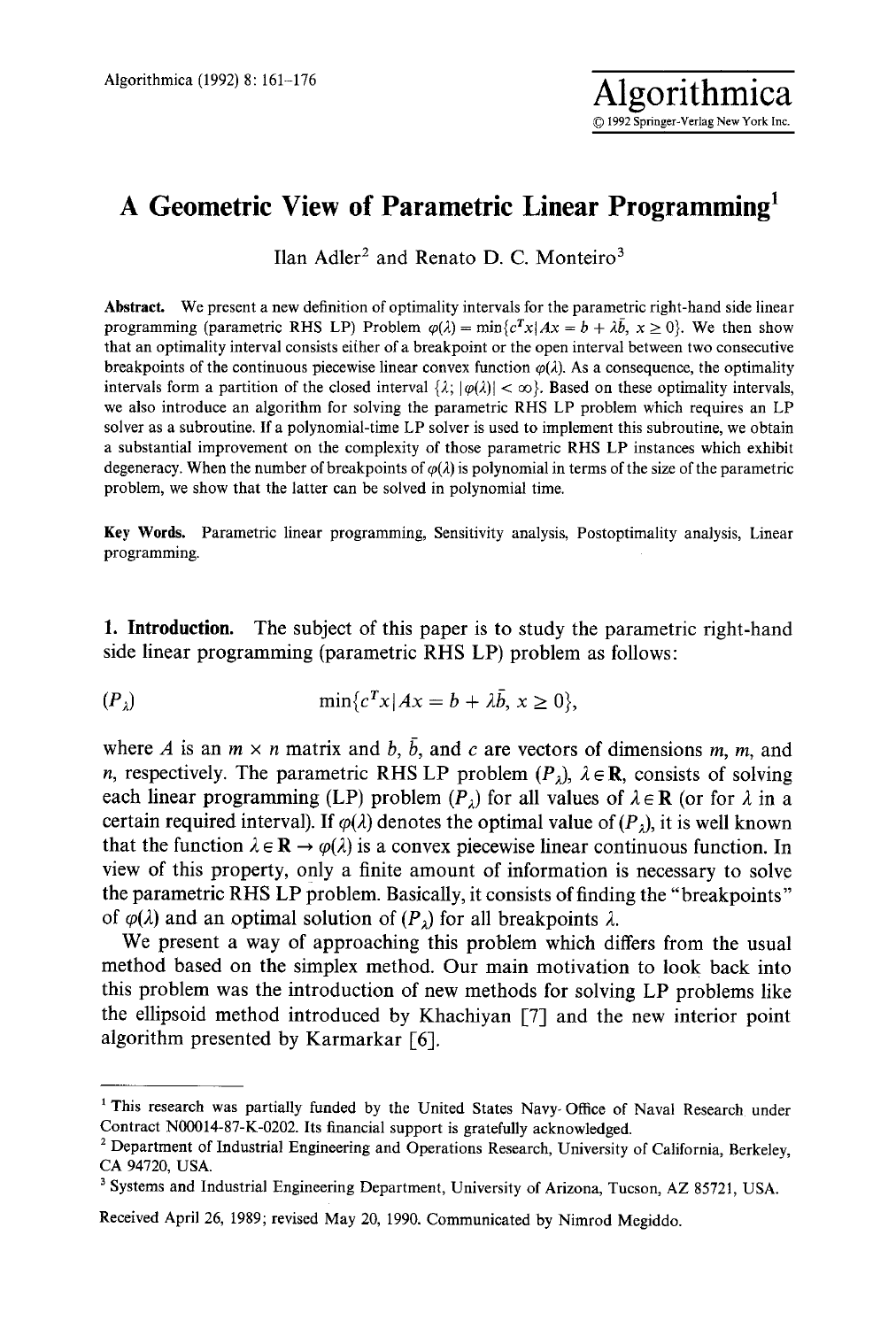The existing method to solve this problem is the parametric RHS LP simplex method which was first discussed by Gass and Saaty [5] a few years after the simplex method was developed by Dantzig. Many textbooks describe this variant of the simplex method. See, for instance, Dantzig [1] and Murty [9]. The theory of sensitivity and parametric analysis both in discrete and continuous linear (and nonlinear) optimization has been the subject of intensive research. For example, the book by Gal E4] contains about 700 references related to sensitivity and parametric analysis.

Both the existing theory of sensitivity and parametric analysis depends crucially on the concept of the optimality (or characteristic) interval associated with an optimal basis, that is, the set of values of  $\lambda$  for which this basis is optimal for the LP problem  $(P_2)$ .

In this- paper we introduce a different definition of optimality intervals and derive an algorithm for solving the parametric RHS LP problem which can be implemented with the aid of any LP solver. As a first step we have to get rid of the concept of basis and introduce another invariant associated with the problem in order to define our optimality intervals. This is done by considering those partitions  $(B, N)$ , which we call optimal partitions, such that  $B \cup N = \{1, ..., n\}$ ,  $B \cap N = \emptyset$  and  $(x_i \geq 0, j \in N)$  and  $(A_{i}^{T}y \leq c_i, j \in B)$  are, respectively, the set of always-active constraints with respect to the primal optimal face and the dual optimal face of some problem  $(P_1)$ . We then show that an optimality interval is either an open interval between two consecutive breakpoints of  $\varphi(\lambda)$  or consists of a breakpoint itself. This shows that the real line is covered in a unique way using these optimality intervals. This is in contrast with the basis optimality intervals where even the closed interval determined by two consecutive breakpoints of  $\varphi(\lambda)$  can be covered in many ways with possibly an exponential number of these intervals.

The second step is to provide an algorithm for the parametric RHS LP problem, based on any LP solver, that computes a sequence of optimal partitions and their associated optimality intervals so that at the end we have covered the required interval by these optimality intervals. The approach is the same as in the existing pivot method which successively finds adjacent optimality intervals either going to the left or to the right of the real line. However, our approach solves an LP problem to find the adjacent partition and the corresponding optimality interval.

It is well known that the parametric RHS LP problem cannot be solved in polynomial time due the existence of instances of the problem whose corresponding function  $\varphi(\lambda)$  exhibits an exponential number of breakpoints. One of the main consequences of our algorithm is an affirmative answer to the following related computational complexity issue: Can the parametric RHS LP problem be solved in time polynomially bounded by the size of the input and the number of breakpoints of  $\varphi(\lambda)$ ? For nondegenerate problems, the answer to this issue is rather trivial and is provided by the parametric RHS simplex method discussed above. For degenerate problems, we show in Section 4 that the parametric RHS LP problem can be solved in  $O(kZ)$  where k is the number of breakpoints and Z is the complexity of solving a single LP problem of the same dimension.

Our paper is organized as follows. In Section 2 we introduce some notation and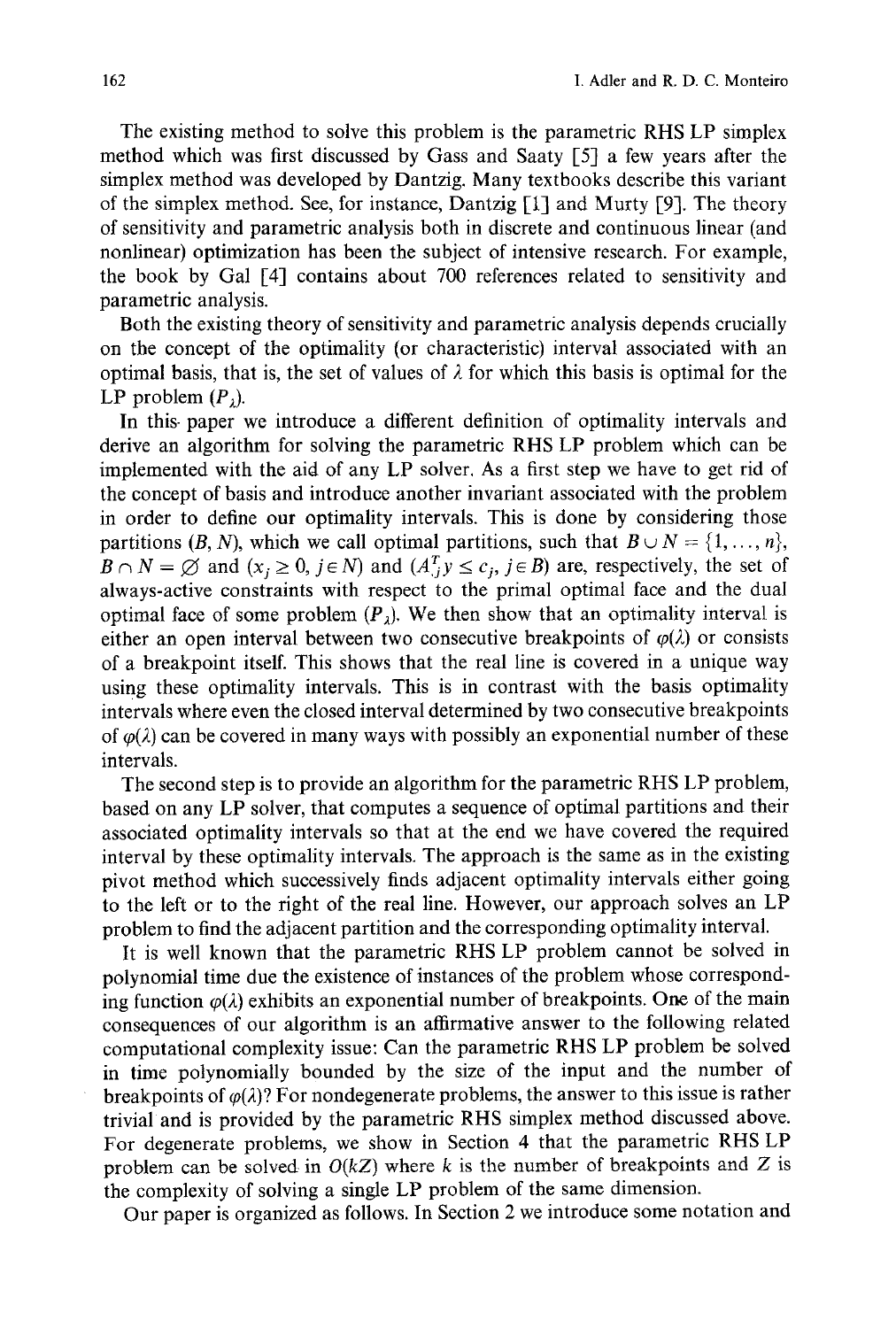review basic results related to our development in this paper. In Section 3 we define our optimality intervals and provide a complete characterization of these intervals. In Section 4 we describe the algorithm for the parametric RHS problem based on any LP solver. In Section 5 we conclude the paper with some remarks.

2. Problem Description and Some **Theoretical Background.** In this section we introduce the class of problems with which this paper is concerned. We also review some results pertinent to the present work.

2.1. Preliminary Notations.  $\mathbb{R}^n$ ,  $\mathbb{R}^n_+$ , and  $\mathbb{R}^n_{++}$  denotes the sets of n-vectors with reals components, nonnegative reals components, and (strictly) positive reals components, respectively. Let A be an  $m \times n$  matrix. Given a subset B of the index set  $\{1, \ldots, n\}$ , we denote by  $A_B$  the submatrix of A associated with the index set B. Also, the subspace generated by the columns of A is denoted by *range(A).* The ith row and jth column of A is denoted by  $A_i$ , and  $A_i$ , respectively. A closed interval in **R** with extreme points  $\alpha$  and  $\beta$  is denoted by  $\lceil \alpha, \beta \rceil$  even when either  $\alpha = -\infty$  or  $\beta = \infty$ . The closure of a set  $X \subseteq \mathbb{R}^n$  is denoted by cl X. **R** denotes the set of extended reals, that is,  $\bar{\mathbf{R}} \equiv \mathbf{R} \cup \{-\infty, \infty\}.$ 

2.2. *True Inequalities.* Consider a polyhedron  $Q \subseteq \mathbb{R}^n$ , that is,  $Q \equiv \{x \in \mathbb{R}^n | Ax \leq$ *b; Cx = d*}. The system of linear constraints  $Ax \leq b$ ,  $Cx = d$  is then said to be a representation of Q. A subset F of Q is a face of Q if either  $F = \emptyset$  or F is the set of optimal solutions for  $\min\{c^T x | x \in Q\}$  for some  $c \in \mathbb{R}^n$ . We say that an inequality  $ax \leq \beta$  of the system  $Ax \leq b$  is a *true inequality for the face F if*  $ax < \beta$ *for some*  $x \in F$ *. When the face F is the whole polyhedron*  $\{x | Ax \leq b, Cx = d\}$ *, the* set of true inequalities for the face F is referred to simply as the set of *true inequalities for the system*  $Ax \leq b$ *,*  $Cx = d$ *. Let*  $A'x \leq b'$  *be the true inequalities* for the face F and  $A''x \leq b''$  be the other inequalities from  $Ax \leq b$ . It can be shown (see, for example, Section 8.3 of  $[10]$ ) that

(2.1) 
$$
F = \{x \in \mathbb{R}^n | A'x \le b'; A''x = b''; Cx = d\}.
$$

The following observation easily follows from (2.1) and the definition of true inequalities.

REMARK 2.1. Let F and F' be two faces of the polyhedron Q. Then  $F \subseteq F'$  if and only if every true inequality for  $F$  is also a true inequality for  $F'$ .

The following result will be useful later and can be easily proved.

PROPOSITION 2.1. *Let the face F and the matrices A', A', and C be as above and let*  $f \in \mathbb{R}^n$  *be given. Then the linear function*  $x \to f^T x$  *is constant on* F *if and only if*  $f \in range[(A'')^T, C^T]$ .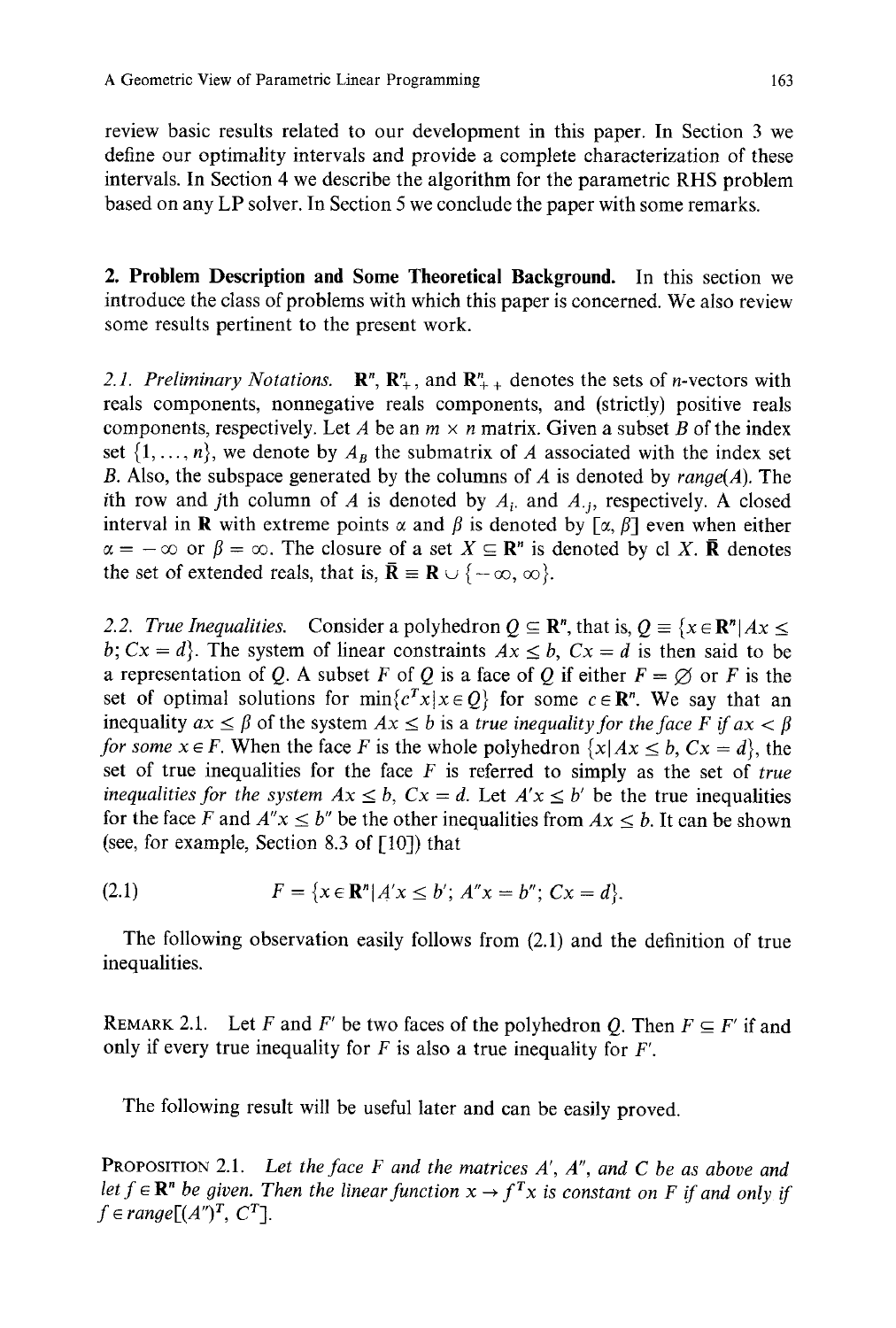*2.3. Optimal Partitions.* Consider the LP problem in standard form

$$
(P) \qquad \qquad \min\{c^T x | Ax = b; \, x \ge 0\}
$$

and its dual

$$
(D) \qquad \qquad \max\{b^T y | A^T y \le c\},
$$

where A is an  $m \times n$  matrix, c is an n-vector, and b is an m-vector. Let  $X^*$  and  $Y^*$  denote the set of optimal solutions of problems  $(P)$  and  $(D)$ , respectively. Assume that  $X^*$  (and consequently  $Y^*$ ) is nonempty. Clearly,  $X^*$  (resp.  $Y^*$ ) is a face of the polyhedron of feasible solutions for problem  $(P)$  (resp.  $(D)$ ). Let the inequalities  $x_i \geq 0$  with  $j \in B \subseteq \{1, ..., n\}$  and the inequalities  $A_j^T y \leq c_j$  with  $j \in N \subseteq \{1, ..., n\}$  be the set of true inequalities for the faces  $X^*$  and  $Y^*$ , respectively. This is equivalent to saying that

(2.2)  $B = \{j | x_j > 0 \text{ for some } x \in X^* \text{ and } j = 1, ..., n\},\$ 

(2.3) 
$$
N = \{j | c_j - A_{ij}^T y > 0 \text{ for some } y \in Y^* \text{ and } j = 1, ..., n\}.
$$

We then have the following well-known result.

**PROPOSITION 2.2.** Assume that  $X^*$  is nonempty and let  $B \subseteq \{1, ..., n\}$  and  $N \subseteq \{1, ..., n\}$  be as in (2.2) and (2.3). Then  $B \cap N = \emptyset$  and  $B \cup N = \{1, ..., n\}$ .

The pair of index sets  $(B, N)$  then determines a partition of the index set  $\{1, \ldots, n\}$ . We refer to  $(B, N)$  as the optimal partition associated with problem  $(P)$ . For a proof of Proposition 2.2, see, for example, Section 7.9 of [10]. In terms of the partition  $(B, N)$ , the optimal faces  $X^*$  and  $Y^*$  can be written as

$$
X^* = \{x | A_B x_B = b; x_B \ge 0; x_N = 0\},\
$$
  

$$
Y^* = \{y | A_B^T y = c_B; A_N^T y \le c_N\}.
$$

*2.4. Description of the Parametric RHS LP Problem and Related Preliminary Results.* In this subsection we introduce the problem which is the object of our analysis in this paper.

Consider the parametrized family of LP problems in standard form

$$
(P_{\lambda}) \qquad \qquad \min\{c^T x | Ax = b + \lambda \bar{b}; \, x \ge 0\}
$$

and the corresponding parametrized family of dual problems

$$
(D_{\lambda}) \qquad \qquad \max\{ (b+\bar{b})^T y | A^T y \le c \},
$$

where b,  $\bar{b}$  are m-vectors, c is an n-vector, A is an  $m \times n$  matrix, and  $\lambda \in \mathbb{R}$ . Solving  $(P_{\lambda})$  for all  $\lambda \in \mathbb{R}$  is known as the parametric RHS LP problem. We denote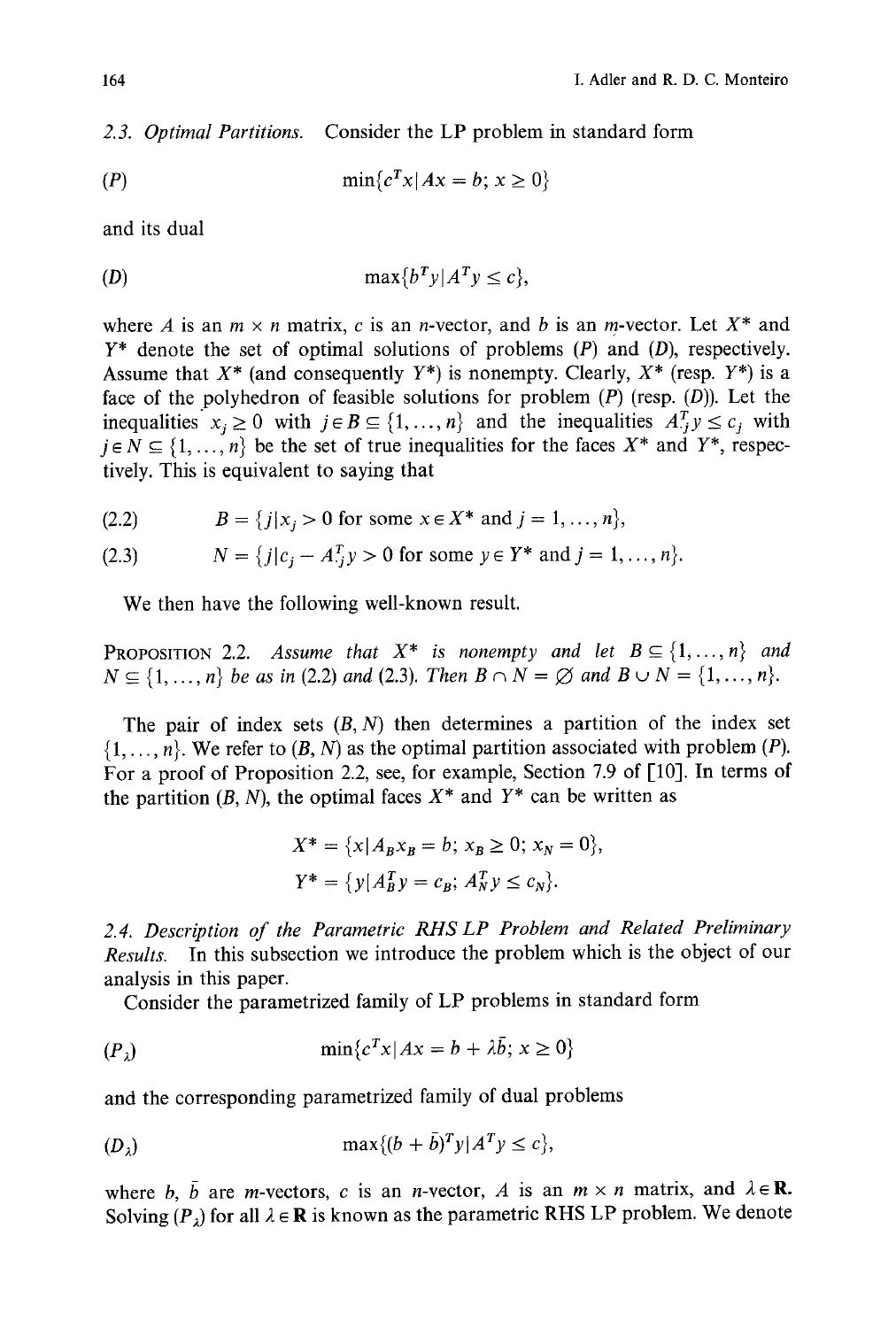the optimal value of  $(P_2)$  by  $\varphi(\lambda)$  with the convention that  $\varphi(\lambda) = \infty$  if  $(P_\lambda)$  is infeasible and  $\varphi(\lambda) = -\infty$  if  $(P_{\lambda})$  is feasible and unbounded. With this convention, we then obtain an extended convex function  $\varphi: \mathbf{R} \to \bar{\mathbf{R}}$ , that is, a function taking values on **R** and whose epigraph epi  $\varphi = \{(x, \theta) \in \mathbb{R}^n \times \mathbb{R} | \theta \ge \varphi(x)\}\)$  is a convex set (see Proposition 2.3 below).

The next proposition characterizes the "shape" of the function  $\varphi$ .

PROPOSITION 2.3. *There exists a closed interval*  $[\alpha, \beta]$  (*possibly empty*) such that:

- (a)  $\varphi(\lambda) = \infty$  *for all*  $\lambda \notin [\alpha, \beta]$ .
- (b) *Either*  $\varphi(\lambda) = -\infty$  *for all*  $\lambda \in [\alpha, \beta]$  *or*  $\varphi([\alpha, \beta]) \subseteq \mathbf{R}$  *and in this case*  $\varphi | [\alpha, \beta]$ *is a continuous convex piecewise linear function.*

For a proof of Proposition 2.3, see, for example, Theorem 8.3, p. 288, of [9]. The cases in which either  $[\alpha, \beta]$  is empty or  $\varphi(\lambda) = -\infty$  for all  $\lambda \in [\alpha, \beta]$  present no difficulty to our analysis. Henceforth, we make the following assumption.

ASSUMPTION 2.1.  $\lceil \alpha, \beta \rceil$  *is nonempty and*  $\varphi(\lambda) \in \mathbf{R}$  *for all*  $\lambda \in \lceil \alpha, \beta \rceil$ *.* 

In view of Assumption 2.1, there exists a finite set of points  $\alpha = \lambda_0 < \lambda_1 <$  $\cdots < \lambda_k = \beta$  and real constants  $g_i, h_i, i \in \{1, ..., k\}$ , such that  $\varphi(\lambda) = g_i \lambda + h_i$  for all  $\lambda \in [\lambda_{i-1}, \lambda_i]$ . The convexity of  $\varphi$  implies that  $g_1 < g_2 < \cdots < g_k$ . Obviously,  $\varphi$ has left and right derivatives for all  $\lambda \in [\alpha, \beta]$ . Indeed, for all  $i \in \{1, ..., k\}, \varphi'(\lambda) = g_i$ if  $\lambda \in (\lambda_{i-1}, \lambda_i)$ ,  $\varphi'_+(\lambda_{i-1}) = g_i$ , and  $\varphi'_-(\lambda_i) = g_i$ . By convention, if  $\alpha$  (resp.  $\beta$ ) is finite, we let  $\varphi'_{-}(\alpha) = -\infty$  (resp.  $\varphi'_{+}(\beta) = \infty$ ).

Throughout this paper we let  $X(\lambda)$  and  $Y(\lambda)$ , where  $\lambda \in [\alpha, \beta]$ , denote the primal and dual optimal faces for problems  $(P_{\lambda})$  and  $(D_{\lambda})$ , respectively. Also  $(B(\lambda), N(\lambda))$ denotes the optimal partition associated with problem  $(P_1)$  where  $\lambda \in [\alpha, \beta]$ .

The next proposition expresses the left and right derivatives of the function  $\varphi$ in terms of certain LP problems.

**PROPOSITION 2.4.** *For any*  $\lambda \in [\alpha, \beta]$ , the left and right derivatives  $\varphi'_{-}(\lambda)$  and  $\varphi'_{+}(\lambda)$ *are given by* 

$$
\varphi'_{-}(\lambda) = \min\{\bar{b}^T y \mid y \in Y(\lambda)\},
$$
  

$$
\varphi'_{+}(\lambda) = \max\{\bar{b}^T y \mid y \in Y(\lambda)\},
$$

For a proof of Proposition 2.4, see, for example, Theorem 8.2, p. 288, of [9].

3. **Characterization of Optimality Sets of Optimal Partitions.** The existing theory of sensitivity and parametric analysis depends crucially on the concept of the optimality (or characteristic) interval associated with an optimal basis, that is, a basis which is primal and dual feasible for some problem  $(P_1)$  where  $\lambda \in [\alpha, \beta]$ . In this case, the optimality set of an optimal basis is defined to be the set of all  $\lambda \in [\alpha, \beta]$  for which such basis is optimal for the LP problem  $(P_1)$ . Hence, this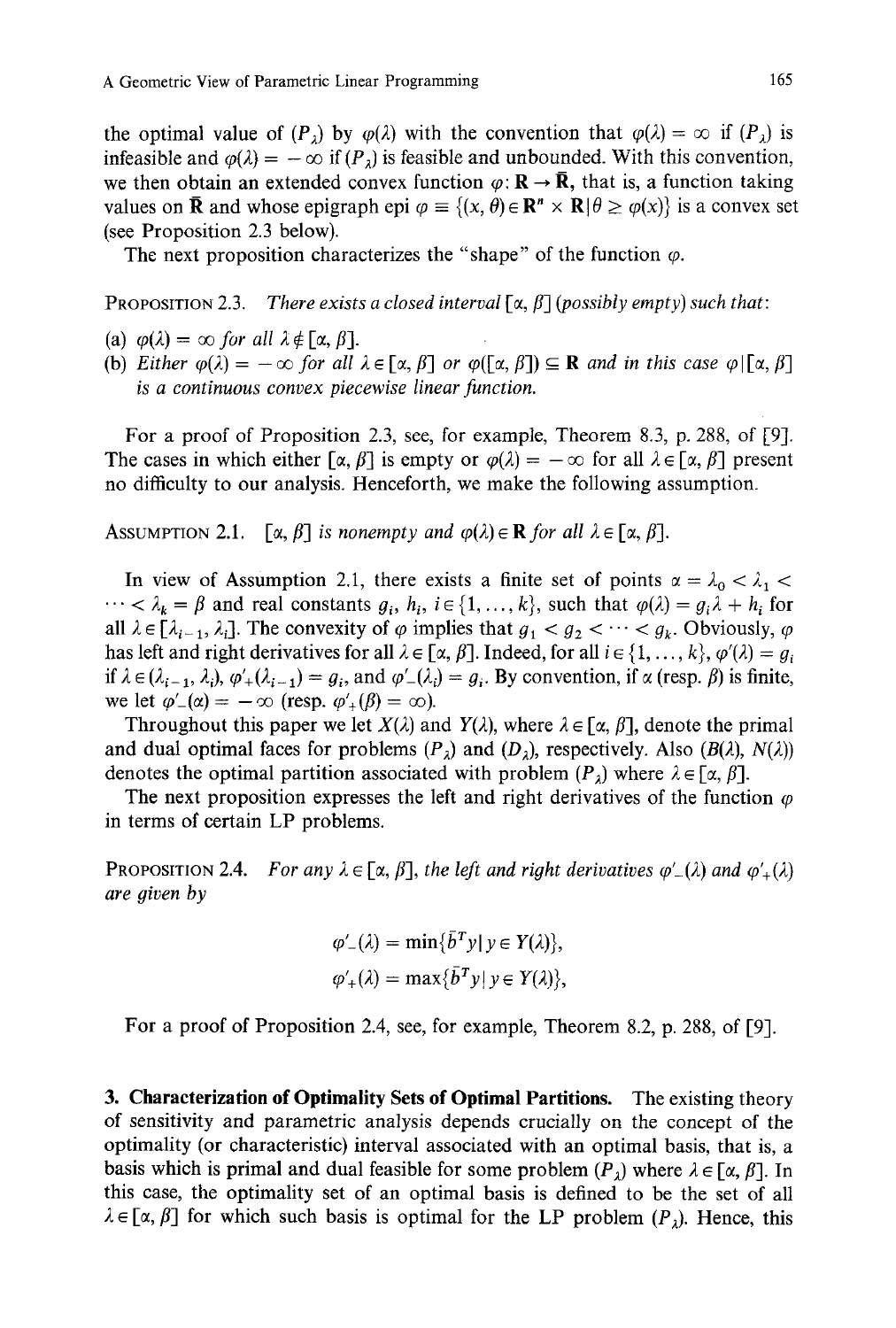theory studies the invariance of the optimality of a basis with respect to change on the parameter  $\lambda$ . Instead, our analysis is based on the optimality set of an optimal partition. In this section we introduce and characterize the optimality set of an optimal partition. We also present some results relating "adjacent" optimal partitions.

We start by defining the optimality set of an optimal partition. Let  $(B, N) \equiv$  $(B(\lambda^*), N(\lambda^*))$  be an optimal partition associated with  $(P_{\lambda^*})$  where  $\lambda^* \in [\alpha, \beta]$ . The optimality set of  $(B, N)$  is the set defined as

$$
\Lambda(B, N) \equiv {\lambda | (B(\lambda), N(\lambda)) = (B, N)}.
$$

We also consider the set associated with the optimal partition  $(B, N)$  as follows:

$$
\overline{\Lambda}(B,N) \equiv \{\lambda | B(\lambda) \subseteq B\} \\
= \{\lambda | N(\lambda) \supseteq N\}.
$$

Note that  $\Lambda(B, N) \subseteq \overline{\Lambda}(B, N)$ . Note also that there are a finite number of optimality sets, one for each distinct optimal partition that appears in  $[\alpha, \beta]$ . Moreover, these optimality sets form a partition of  $\lceil \alpha, \beta \rceil$ . Using Remark 2.1, we can easily present equivalent definitions of the sets  $\Lambda(B, N)$  and  $\overline{\Lambda}(B, N)$  in terms of the dual optimal faces  $Y(\lambda)$  as follows:

(3.1)  
\n
$$
\Lambda(B, N) \equiv \{\lambda | Y(\lambda) = Y(\lambda^*)\},
$$
\n
$$
\bar{\Lambda}(B, N) \equiv \{\lambda | Y(\lambda) \supseteq Y(\lambda^*)\},
$$

where we recall that  $\lambda^*$  is such that  $(B, N) = (B(\lambda^*), N(\lambda^*))$ .

Our main result, the characterization of the optimality sets, is given in the following theorem.

THEOREM 3.1. *Let*  $(B, N) = (B(\lambda^*), N(\lambda^*))$  for  $\lambda^* \in [\alpha, \beta]$ . *Then:* 

- (a) If  $\lambda^* = \lambda_i$  for some  $i \in \{0, 1, ..., k\}$ , that is,  $\lambda^*$  is a breakpoint of  $\varphi(\lambda)$ , then  $\Lambda(B, N) = \overline{\Lambda}(B, N) = \{\lambda^*\}.$
- (b) If  $\lambda^* \in (\lambda_{i-1}, \lambda_i)$  for some  $i \in \{1, ..., k\}$ , then  $\Lambda(B, N) = (\lambda_{i-1}, \lambda_i)$  and  $\overline{\Lambda}(B, N) =$  $[\lambda_{i-1}, \lambda_i].$

In order to prove Theorem 3.1, we proceed as follows. Consider an optimal partition  $(B, N) = (B(\lambda), N(\lambda))$  for some  $\lambda \in [\alpha, \beta]$ . First, we show that the optimality sets  $\Lambda(B, N)$  and  $\overline{\Lambda}(B, N)$  can be expressed as linear projections of certain polyhedral sets (Lemma 3.1). This fact immediately implies that  $\Lambda(B, N)$  and  $\overline{\Lambda}(B, N)$ are intervals which, in Lemma 3.2, are characterized by a certain algebraic condition on  $A_B$  and  $\bar{b}$ . In view of this result, from now on we refer to the optimality sets  $\Lambda(B, N)$  as optimality intervals. Finally, we show in Lemma 3.3 that this algebraic condition is related to the condition that  $\lambda$  be a breakpoint, Theorem 3.1 then follows from these three lemmas.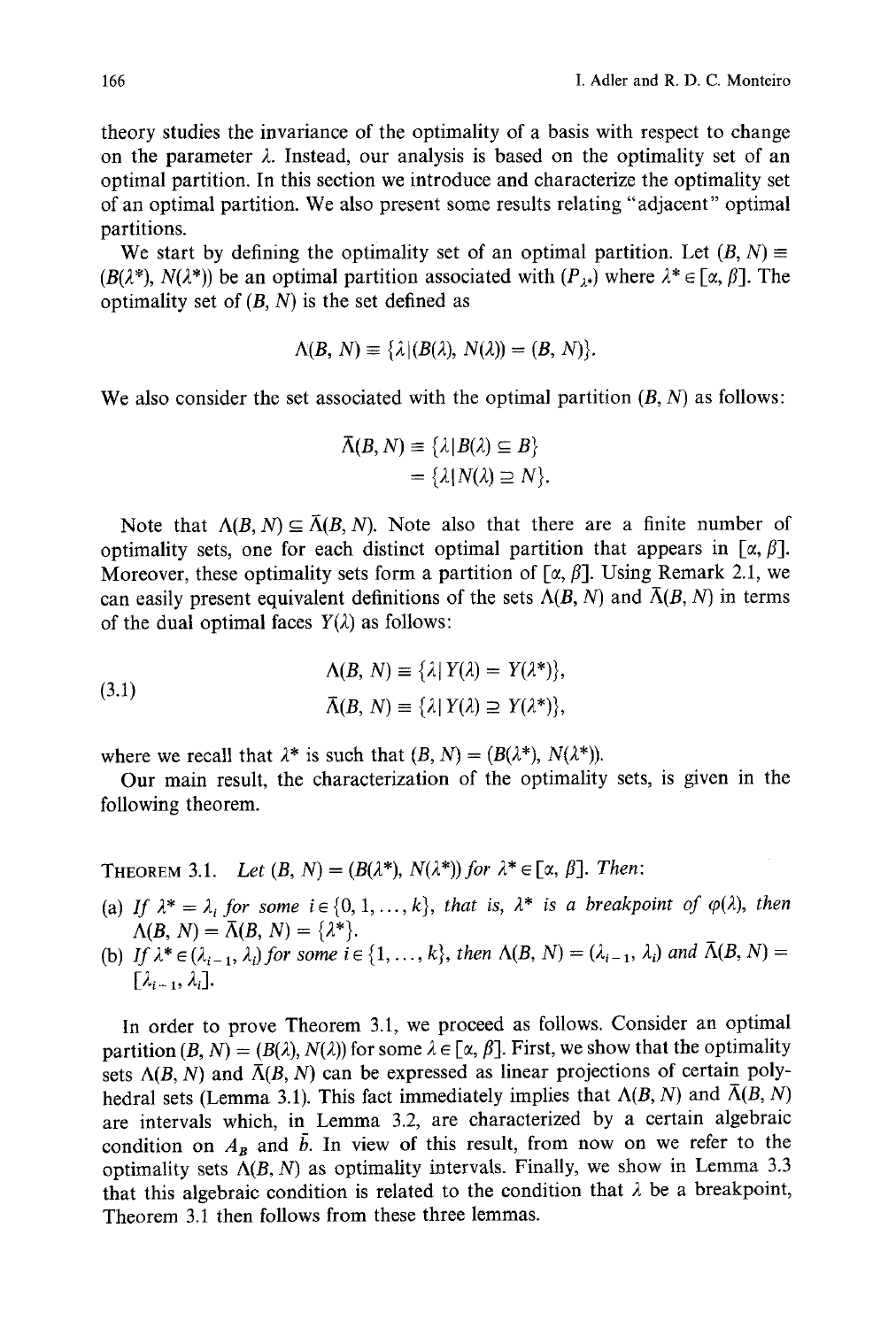We now introduce new sets as follows. For  $B \subseteq \{1,\ldots,n\}$  and  $N=$  $\{1, ..., n\} - B$ , let

$$
X_B(\lambda) = \{x \in \mathbb{R}^n | Ax = b + \lambda \overline{b}; x_B > 0; x_N = 0\},\
$$
  

$$
\overline{X}_B(\lambda) = \{x \in \mathbb{R}^n | Ax = b + \lambda \overline{b}; x_B \ge 0; x_N = 0\},\
$$
  

$$
\Gamma(B) = \{\lambda | X_B(\lambda) \ne \emptyset\},\
$$
  

$$
\overline{\Gamma}(B) = \{\lambda | \overline{X}_B(\lambda) \ne \emptyset\},\
$$
  

$$
Y_B = \{y \in \mathbb{R}^m | A_B^T y = c_B; A_N^T y < c_N\}.
$$

An equivalent definition of the sets  $\Gamma(B)$  and  $\overline{\Gamma}(B)$  which we use later is as follows. Let  $\pi: \mathbf{R} \times \mathbf{R}^n \to \mathbf{R}$  denote the projection  $\pi(\lambda, x) = \lambda$ ,  $(\lambda, x) \in \mathbf{R} \times \mathbf{R}^n$  and consider the sets  $Q_B$  and  $\overline{Q}_B$  as follows:

$$
Q_B = \{\lambda, x\} \in \mathbf{R} \times \mathbf{R}^n | A_B x_B - \lambda \overline{b} = b, x_B > 0, x_N = 0\},
$$
  

$$
\overline{Q}_B = \{(\lambda, x) \in \mathbf{R} \times \mathbf{R}^n | A_B x_B - \lambda \overline{b} = b, x_B \ge 0, x_N = 0\}.
$$

Then the sets  $\Gamma(B)$  and  $\overline{\Gamma}(B)$  are the projection sets  $\pi(Q_B)$  and  $\pi(\overline{Q}_B)$ , respectively. The following lemma relates the projection sets  $\Gamma(B)$  and  $\overline{\Gamma}(B)$  to the sets  $\Lambda(B, N)$ and  $\bar{\Lambda}(B, N)$ ,  $N = \{1, ..., n\} - B$ , when  $(B, N)$  is an optimal partition.

LEMMA 3.1. *Let*  $(B, N) = (B(\lambda^*), N(\lambda^*))$  for some  $\lambda^* \in [\alpha, \beta]$ . *Then:* 

(a)  $\Lambda(B, N) = \Gamma(B)$ . (b)  $\overline{\Lambda}(B, N) = \overline{\Gamma}(B)$ . (c)  $X(\lambda) = \overline{X}_B(\lambda)$  for all  $\lambda \in \overline{\Gamma}(B)$  (and hence for all  $\lambda \in \overline{\Lambda}(B, N)$ ).

**PROOF.** Note first that Proposition 2.2 easily implies that  $(B, N) = (B(\lambda), N(\lambda))$  if and only if  $X_B(\lambda) \neq \emptyset$  and  $Y_B \neq \emptyset$ . Clearly,  $Y_B \neq \emptyset$  since  $(B, N) = (B(\lambda^*), N(\lambda^*))$ by assumption. These two observations imply (a). We next show (b) and (c). By complementary slackness condition,  $\bar{X}_B(\lambda) \neq \emptyset$  implies  $Y_B \subseteq Y(\lambda)$  which implies that  $X(\lambda) = \overline{X}_B(\lambda)$ . This shows (c). Clearly, (c) implies that  $B(\lambda) \subseteq B$  for all  $\lambda \in \overline{\Gamma}(B)$ . Hence,  $\overline{\Gamma}(B) \subseteq \overline{\Lambda}(B, N)$ . The inclusion  $\overline{\Gamma}(B) \supseteq \overline{\Lambda}(B, N)$  is immediate since  $B(\lambda) \subseteq B$ implies  $\emptyset \neq X(\lambda) \equiv \overline{X}_{B(\lambda)}(\lambda) \subseteq \overline{X}_{B}(\lambda)$ . Hence (b) follows.

LEMMA 3.2. *Let*  $B \subseteq \{1, ..., n\}$  *be given. Assume that*  $\Gamma(B) \neq \emptyset$  *and let*  $\lambda^* \in \Gamma(B)$ . *Then:* 

(a)  $\Gamma(B) = \{\lambda^*\}\$  *if and only if*  $\overline{b} \notin range(A_B)$ . (b)  $\Gamma(B)$  *is an open interval (containing*  $\lambda^*$ *) if and only if*  $\overline{b} \in \text{range}(A_p)$ *.* (c)  $\Gamma(B) = \text{cl}(\Gamma(B)).$ 

**PROOF.** Consider the sets  $Q_B$  and  $\overline{Q}_B$  and the projection  $\pi(\lambda, x) = x$  mentioned before the statement of Lemma 3.1. We know that  $\pi(Q_B) = \Gamma(B)$  and  $\pi(\bar{Q}_B) = \bar{\Gamma}(B)$ . Since both  $Q_B$  and  $\overline{Q}_B$  are convex sets and  $\pi$  is linear, it follows that both  $\Gamma(B)$ and  $\Gamma(B)$  are convex sets and hence intervals. We first show (c). Clearly, since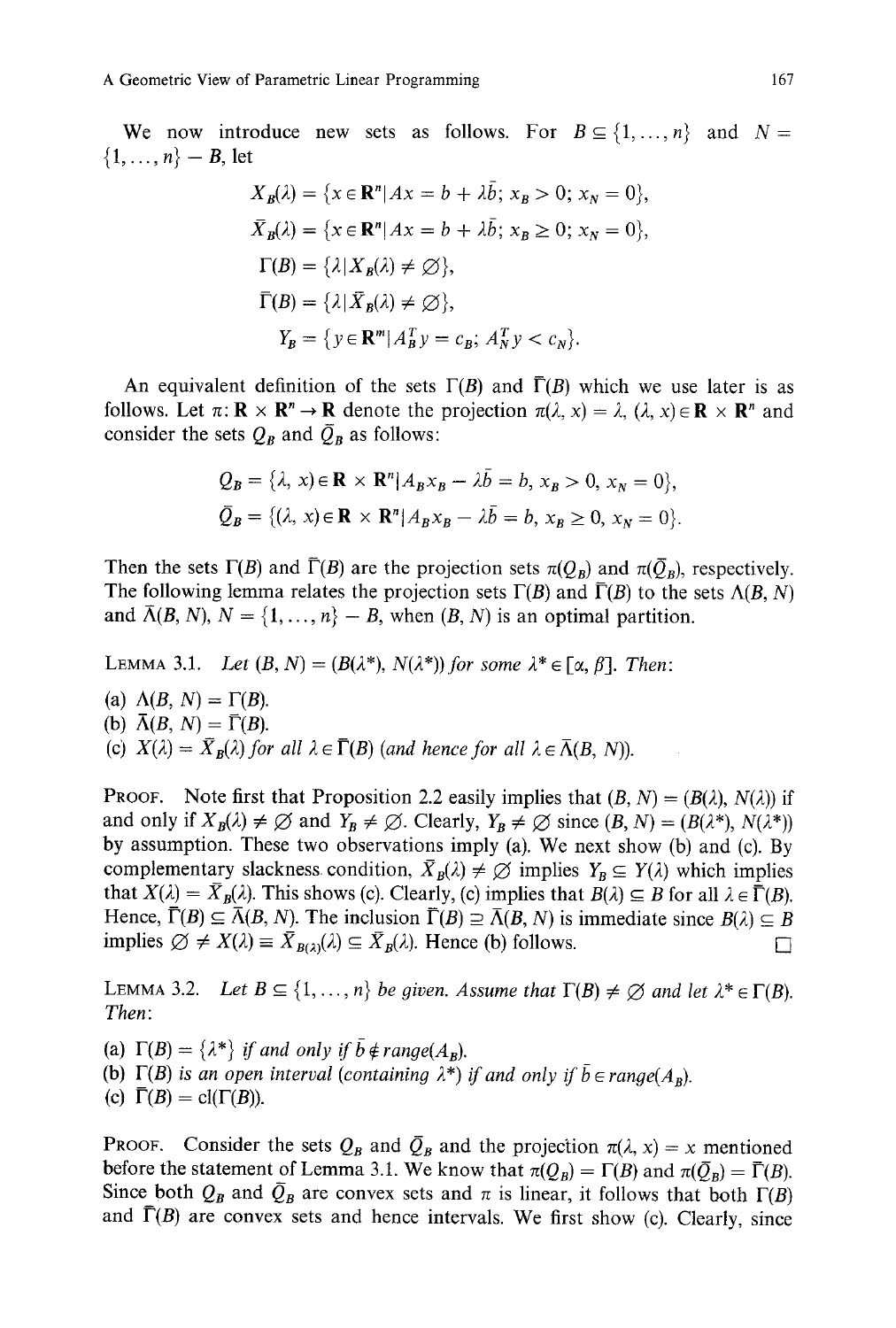$Q_B \neq \emptyset$ , we have  $\overline{Q}_B =$  cl  $Q_B$ . Since  $\pi$  is continuous, this implies that  $\overline{\Gamma}(B)$  =  $\pi(\overline{Q}_R) \subseteq \text{cl }\pi(Q_R) = \text{cl }\Gamma(B)$ . Next, observe that  $\overline{\Gamma}(B)$  is closed since  $\overline{Q}_R$  is a polyhedron and  $\pi(\bar{O}_B) = \bar{\Gamma}(B)$ . Since  $\Gamma(B) \subseteq \bar{\Gamma}(B)$ , it follows that cl  $\Gamma(B) \subseteq \bar{\Gamma}(B)$ . Hence (c) follows. We next show (a) and (b). Assume first that  $\bar{b} \notin \text{range}(A_B)$ . We will show that  $\Gamma(B) = \{\lambda^*\}\$ . Indeed, since  $\lambda^* \in \Gamma(B)$ , we have  $b + \lambda^* \overline{b} \in \text{range}(A_B)$ . Since  $\bar{b} \notin \text{range}(A_{\text{B}})$ , we can easily see that  $b + \lambda \bar{b} \notin \text{range}(A_{\text{B}})$  for any  $\lambda \neq \lambda^*$ . Therefore,  $X_B(\lambda) = \emptyset$  for any  $\lambda \neq \lambda^*$  which implies that  $\Gamma(B) = {\lambda^*}$ . Assume next that  $\bar{b} \in \text{range}(A_R)$ . We will show that  $\Gamma(B)$  is open and hence an open interval. Indeed, let  $\lambda \in \Gamma(B)$ . Then we have  $A_Bx_B = b + \lambda b$  for some  $x_B \in \mathbb{R}^{|B|+1}_{++}$ . Also, since b  $\epsilon$  range( $A_B$ ), we have  $A_B u = b$  for some  $u \in \mathbb{R}^{|D|}$ . Since  $\bar{x}_B + \theta u > 0$  for all sufficiently small real number  $\theta$  and  $A_R(x_R + \theta u) = b + (\bar{\lambda} + \theta)\bar{b}$ , it follows that  $\lambda + \theta \in \Gamma(B)$  for all sufficiently small  $\theta$ . We have thus shown that any  $\lambda \in \Gamma(B)$  has a neighborhood contained in  $\Gamma(B)$ . Hence,  $\Gamma(B)$  is an open interval. This completes the proof of (a) and (b).  $\Box$ 

LEMMA 3.3. *The point*  $\lambda \in [\alpha, \beta]$  is a breakpoint of  $\varphi(\lambda)$ , that is,  $\lambda = \lambda_i$  for some  $i \in \{0, 1, ..., k\}$  *if and only if*  $\bar{b} \notin range(A_B)$  where  $B = B(\lambda)$ .

**PROOF.** Let  $B = B(\lambda)$  and  $N = N(\lambda)$ . Clearly,  $\lambda \in [\alpha, \beta]$  is a breakpoint of  $\varphi(\lambda)$  if and only if  $\varphi'_{+}(\lambda) > \varphi'_{-}(\lambda)$ . By Proposition 2.4, the condition  $\varphi'_{+}(\lambda) > \varphi'_{-}(\lambda)$  is equivalent to the condition that the linear function  $y \rightarrow \bar{b}^T y$  is not constant on the optimal face  $Y(\lambda) = \{y | A_B^T y = c_B; A_N^T y \le c_N\}$ . Since, by definition, the true equalities for the face  $Y(\lambda)$  are the inequalities of the system  $A_N^T y \leq c_N$ , it follows from Proposition 2.1 that  $y \rightarrow \bar{b}^T y$  is not constant on  $Y(\lambda)$  if and only if  $\bar{b} \notin \text{range}(A_B)$ . Therefore, the result follows.  $\Box$ 

We are now in a position to prove Theorem 3.1.

PROOF OF THEOREM 3.1. Statement (a) follows immediately from statements (a) and (b) of Lemma 3.1, statements (a) and (c) of Lemma 3.2, and from Lemma 3.3. We next show (b). We first show that  $\bar{\Lambda}(B, N) \subseteq [\lambda_{i-1}, \lambda_i]$ . By Proposition 2.3, it is enough to show that  $\varphi(\lambda)$  is affine linear on  $\overline{\Lambda}(B, N)$ . Indeed, consider an arbitrary point y in  $Y(\lambda^*)$ . From (3.1), it follows that  $y \in Y(\lambda)$  for all  $\lambda \in \overline{\Lambda}(B, N)$ . Hence,  $\varphi(\lambda) = (b + \lambda \bar{b})^T y$  for all  $\lambda \in \bar{\Lambda}(B, N)$  which proves our claim. By (a) of Lemma 3.1, (b) of Lemma 3.2, and Lemma 3.3, we know that  $\Lambda(B, N)$  is an open interval, say  $(\gamma, \delta)$ . Since  $\overline{\Lambda}(B, N) \subseteq [\lambda_{i-1}, \lambda_i]$ , we have  $(\gamma, \delta) \subseteq (\lambda_{i-1}, \lambda_i)$ . We next show that  $\gamma = \lambda_{i-1}$ . Consider the optimality interval  $\Lambda(\gamma) \equiv \Lambda(B(\gamma), N(\gamma))$ . Clearly,  $\Lambda(\gamma)$  is not an open interval since otherwise  $\Lambda(B, N) \cap \Lambda(\gamma) \neq \emptyset$  which is a contradiction. Therefore, we must have  $\gamma = \lambda_{i-1}$  since otherwise we would have  $\gamma \in (\lambda_{i-1}, \lambda_i)$  and by the arguments above  $\Lambda(\gamma)$  would be an open interval. The proof that  $\delta = \lambda_i$  is analogous. Hence  $\Lambda(B, N) = (\lambda_{i-1}, \lambda_i)$ . From (b) of Lemma 3.1 and (c) of Lemma 3.2, it follows that  $\overline{\Lambda}(B, N) = [\lambda_{i-1}, \lambda_i].$ 

Theorem 3.1 has a number of consequences which we now point out.

COROLLARY 3.1. *For i*  $\in$  {1, ..., k}, all  $Y(\lambda)$ ,  $B(\lambda)$ , and  $N(\lambda)$  with  $\lambda \in (\lambda_{i-1}, \lambda_i)$  do not *change.*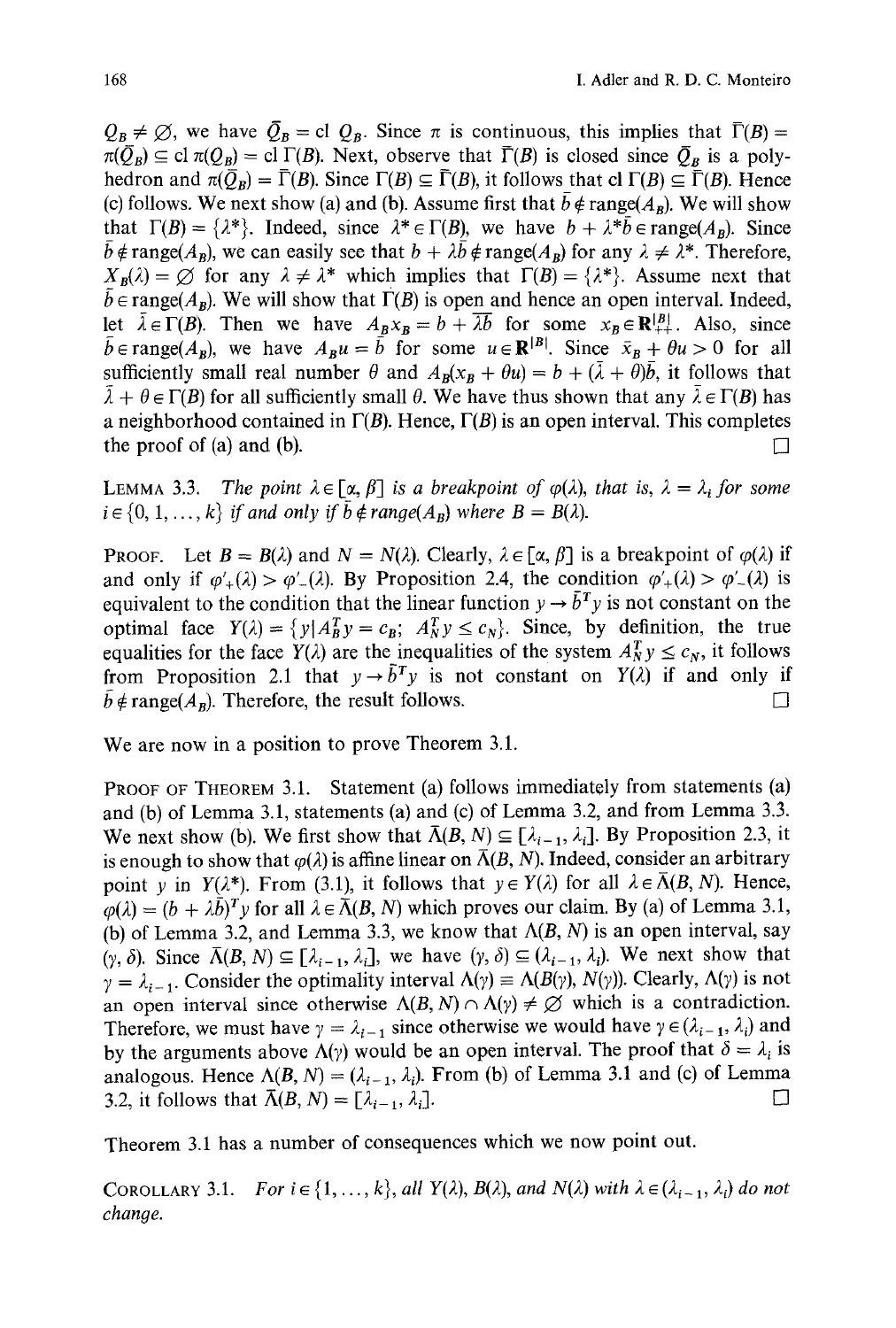**PROOF.** Immediate from Theorem 3.1.  $\Box$ 

Henceforth, for all  $\lambda \in (\lambda_{i-1}, \lambda_i)$ , we denote the dual optimal faces  $Y(\lambda)$  and the index sets  $B(\lambda)$  and  $N(\lambda)$  by  $Y_i$ ,  $B_i$ , and  $N_i$ , respectively ( $i \in \{1, ..., k\}$ ). Another consequence is the following.

## COROLLARY 3.2. *For*  $i \in \{1, ..., k\}$ , *we have:*

(a)  $B(\lambda_{i-1})$  and  $B(\lambda_i)$  is contained in  $B_i$  properly. (b)  $N(\lambda_{i-1})$  *and*  $N(\lambda_i)$  *contain*  $N_i$  *properly.* (c)  $Y(\lambda_{i-1})$  and  $Y(\lambda_i)$  contain  $Y_i$  properly. *(d)*  $Y(\lambda_i) \cap Y(\lambda_j) = \emptyset$  for all  $i, j \in \{0, 1, ..., k\}$  with  $|i - j| \geq 2$ . (e)  $Y(\lambda_{i-1}) \cap Y(\lambda_i) = Y_i$ . (f) All dual optimal faces  $Y_i$ ,  $i \in \{1, ..., k\}$ , are disjoint.

PROOF. Clearly, statements (a), (b), and (c) are equivalent and they follow directly from Theorem 3.1 and the definition of the sets  $\Lambda(B, N)$  and  $\overline{\Lambda}(B, N)$ . We next show (d). We may assume without loss of generality that  $\lambda_i < \lambda_j$ . First observe that

$$
\varphi(\lambda_j)-\varphi(\lambda_i)=\sum_{l=i+1}^j g_l(\lambda_{l+1}-\lambda_l)>g_{i+1}\sum_{l=i+1}^j(\lambda_{l+1}-\lambda_l)=g_{i+1}(\lambda_j-\lambda_i).
$$

To show (d), let  $y \in Y(\lambda_i)$  be given. Then  $\varphi(\lambda_i) = b^T y + \lambda_i \overline{b}^T y$  and, by Proposition 2.4, we also have  $g_{i+1} \geq \bar{b}^T y$ . Hence,

$$
\varphi(\lambda_j) > \varphi(\lambda_i) + g_{i+1}(\lambda_j - \lambda_i) \ge (b^T y + \lambda_i \bar{b}^T y) + (\bar{b}^T y)(\lambda_j - \lambda_i) = b^T y + \lambda_j \bar{b}^T y,
$$

which implies that  $y \notin Y(\lambda_i)$ . Thus,  $Y(\lambda_i) \cap Y(\lambda_i) = \emptyset$  and (d) follows. We next show (e). Clearly, by (c),  $Y(\lambda_{i-1}) \cap Y(\lambda_i) \supseteq Y_i$ . To show that  $Y(\lambda_{i-1}) \cap Y(\lambda_i) \subseteq Y_i$ , let  $y \in Y(\lambda_{i-1}) \cap Y(\lambda_i)$  be given. Then  $\varphi(\lambda_{i-1}) = b^T y + \lambda_{i-1} b^T y$  and  $\varphi(\lambda_i) = b^T y + b^T y$  $\lambda_i \bar{b}^T y$ . Since  $\varphi(\lambda)$  is affine linear on  $[\lambda_{i-1}, \lambda_i]$ , we can easily show that  $\varphi(\lambda) = b^T y + b^T y$  $\lambda \bar{b}^T y$  and hence that  $y \in Y(\lambda)$  for any  $\lambda \in (\lambda_{i-1}, \lambda_i)$ . Since  $Y_i = Y(\lambda)$  for  $\lambda \in (\lambda_{i-1}, \lambda_i)$ , we have  $y \in Y_i$  and (e) follows. Statement (f) follows immediately from statements (c) and (d).  $\Box$ 

It follows from (a) of Corollary 3.2 that  $B(\lambda_{i-1}) \cup B(\lambda_i) \subseteq B_i$  for  $i \in \{1, ..., k\}$ . We leave the reader to verify that this inclusion may be proper for certain instances.

Yet another consequence of Theorem 3.1 is the following condition on the primal optimal faces  $X(\lambda)$ .

COROLLARY 3.3. *For all*  $i \in \{1, ..., k\}$  *and*  $\gamma \in [0, 1]$ , *we have* 

$$
(1-\gamma)X(\lambda_{i-1})+\gamma X(\lambda_i)\subseteq X((1-\gamma)\lambda_{i-1}+\gamma\lambda_i).
$$

**PROOF.** Let  $x^{i-1} \in X(\lambda_{i-1})$  and  $x^i \in X(\lambda_i)$ . Let  $x(\gamma) = (1 - \gamma)x^{i-1} + \gamma x^i$  for  $\gamma \in [0, 1]$ . Clearly,  $x(\gamma)$  is a feasible solution for problem  $(P_{\lambda})$  with  $\lambda = (1 - \gamma)\lambda_{i-1} +$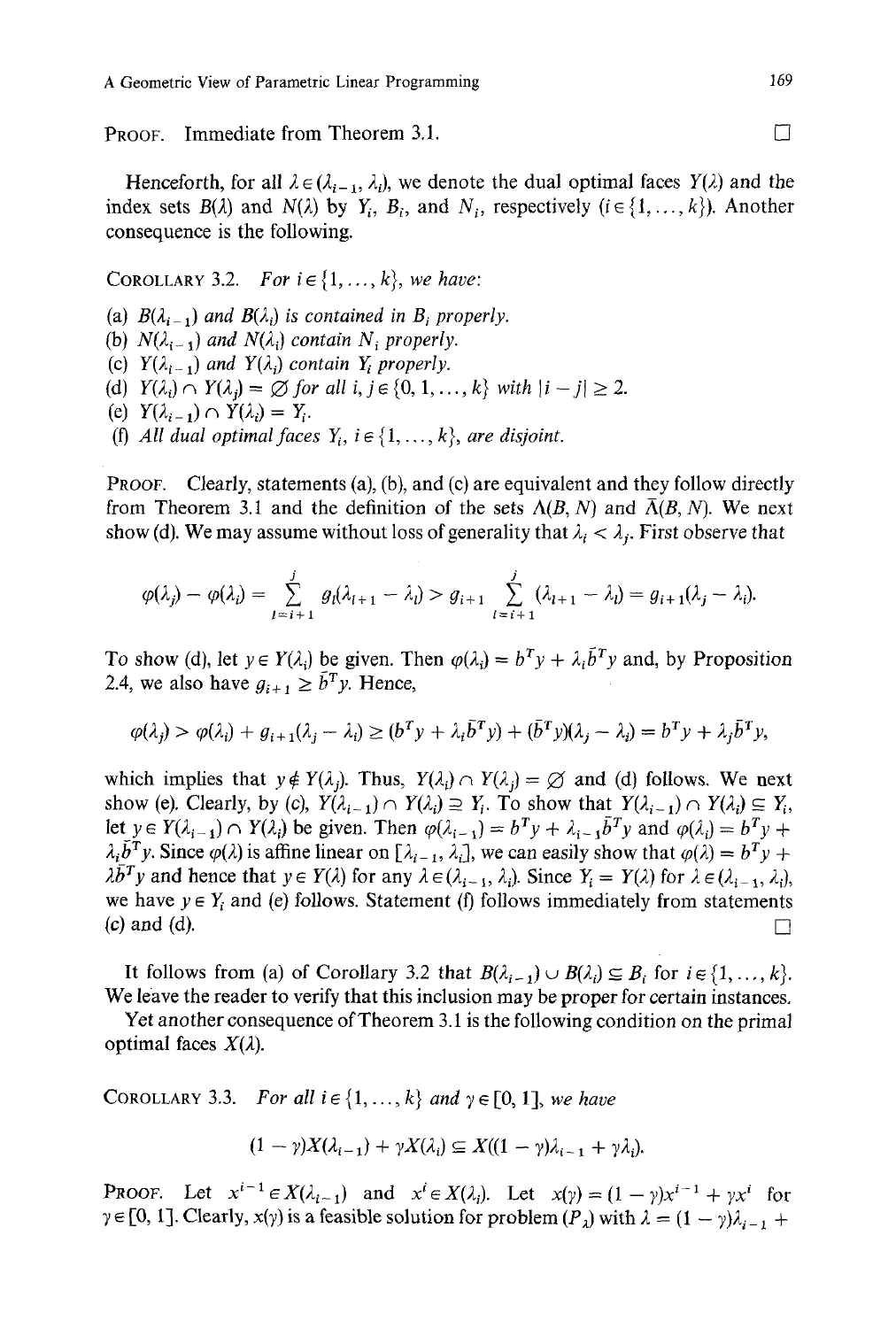$\gamma \lambda_i$ . Moreover, if we let  $h(\gamma) = c^T x(\gamma)$ , we have that  $h(0) = \varphi(\lambda_{i-1}), h(1) = \varphi(\lambda_i)$  and, since both h and  $\varphi$  are affine functions on  $[\lambda_{i-1}, \lambda_i]$ , we must have  $h(\gamma)$ =  $\varphi((1 - \gamma)\lambda_{i-1} + \gamma\lambda_i)$  for all  $\gamma \in [0, 1]$ . Hence,  $x(\gamma) \in X((1 - \gamma)\lambda_{i-1} + \gamma\lambda_i)$  for all  $\gamma \in [0, 1]$  and the result follows.

Corollary 3.3 ensures that if we know optimal solutions corresponding to two consecutive breakpoints, then we can determine optimal solutions corresponding to any  $\lambda$  between these breakpoints.

Finally, we briefly comment on the similarities and differences between the results above and the existing theory of parametric RHS LP. Recall that the key to the analysis of the parametric RHS LP problem in the existing theory is  $\overline{\Lambda}(B, N)$ where B is assumed to be a primal-dual basic vector with respect to  $(P_1)$  for some  $\lambda \in [\alpha, \beta]$  and  $N = \{1, ..., n\}-B$ . In particular, it has been shown (see, for example, Chapter 8 of  $[9]$ ) that there exists a sequence of adjacent basic vectors  $\tilde{B}_1, \ldots, \tilde{B}_l$  and points  $\alpha = \tilde{\lambda}_0 \leq \tilde{\lambda}_1 \leq \cdots \leq \tilde{\lambda}_{l-1} \leq \tilde{\lambda}_l = \beta$  such that

$$
\overline{\Lambda}(\widetilde{B}_i, \widetilde{N}_i) \cap \overline{\Lambda}(\widetilde{B}_{i+1}, \widetilde{N}_{i+1}) = {\tilde{\lambda}_i}, \qquad i = 1, ..., l-1,
$$
  

$$
\bigcup_{i=1}^l \overline{\Lambda}(\widetilde{B}_i, \widetilde{N}_i) = [\alpha, \beta],
$$

where  $\tilde{N}_i = \{1, ..., n\} - \tilde{B}_i$  for  $i \in \{1, ..., l\}$ . Indeed, under primal and dual nondegeneracy, the sequence of numbers  $\tilde{\lambda}_i$  and the pair of index sets  $(\tilde{B}_i, \tilde{N}_i)$  above are uniquely determined and they are precisely the sequence of numbers  $\lambda_i$  and the optimal partitions  $B_i$ , respectively, as described in the results above. The differences between the two theories stem from the presence of primal and/or dual degeneracies in the parametric RHS LP problem  $(P_1)$ ,  $\lambda \in \mathbb{R}$ . In fact, while the partitions  $(B_i, N_i)$  and  $(B(\lambda_i), N(\lambda_i))$  as described above are uniquely defined, the sequence of adjacent primal-dual basic vectors  $\tilde{B}_i$ ,  $i \in [1,...,l]$ , are no longer uniquely defined. Actually, it is possible to have a subsequence of intervals  $\bar{\Lambda}(\tilde{B})$ . consisting of the same point (breakpoint) or a subsequence of these intervals covering an interval between two consecutive breakpoints. The significance of these differences will become more apparent in the discussion at the end of Section 4.

4. An **Algorithm for the Parametric RHS LP Problem.** In this section we present an algorithm for the parametric RHS LP problem. During the run of the algorithm, a sequence of LP problems is generated in such a way that the solution of one problem determines the next one to be solved. By solving this sequence of LP problems, we also obtain the solution to the given parametric RHS LP problem. As in the parametric RHS LP pivot algorithm, given a parameter  $\lambda^* \in [\alpha, \beta]$  (see Proposition 2.3), the algorithm looks for the breakpoints of  $\varphi(\lambda)$  first in one side of  $\lambda^*$  and then in the other side of  $\lambda^*$ .

By solving the parametric RHS LP problem, we mean:

- (1) Find  $\alpha$  and  $\beta$  satisfying the conditions of Proposition 2.3.
- (2) Determine whether  $\varphi([\alpha, \beta]) = \{-\infty\}$ . If so, the solution to the parametric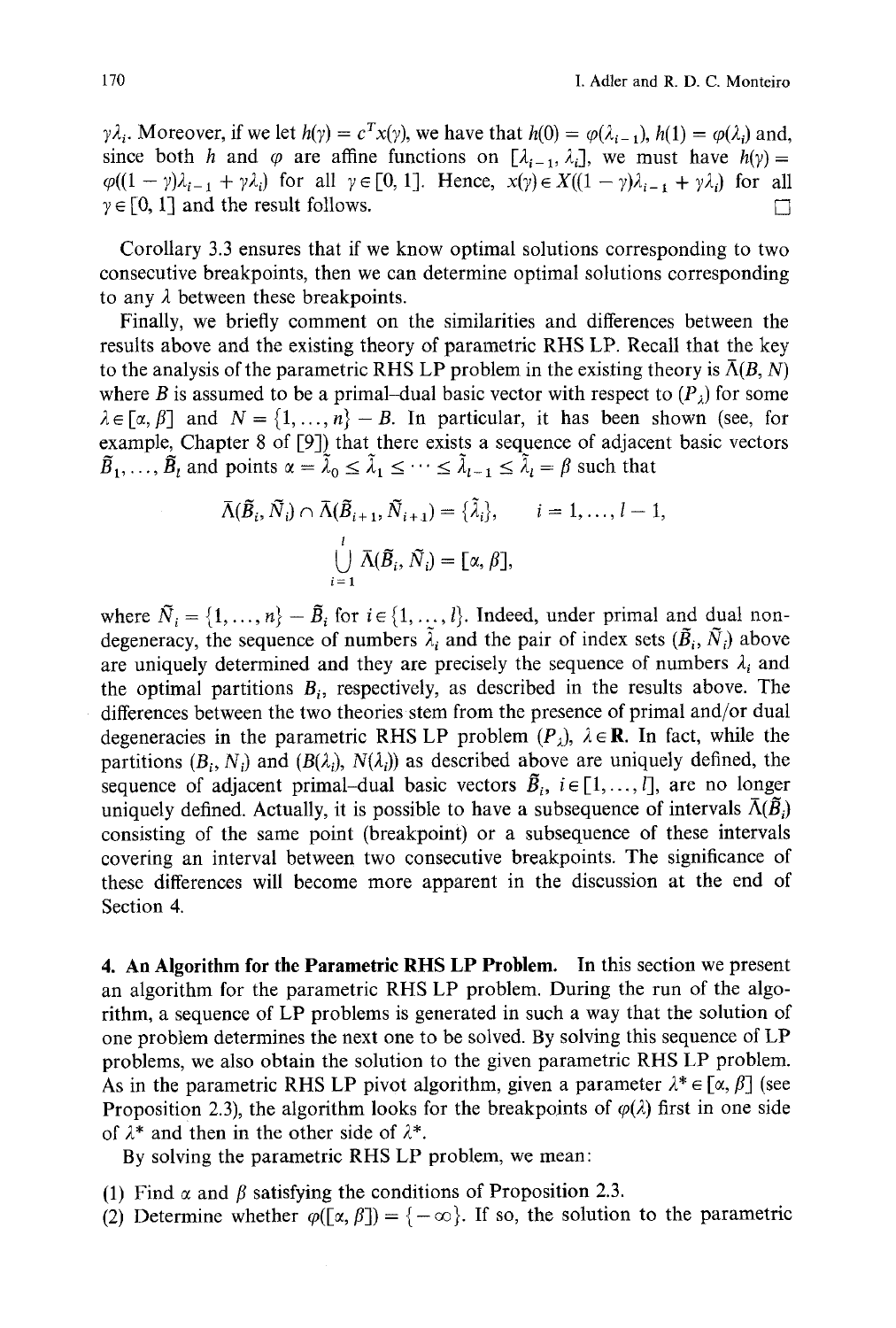RHS LP problem is completely specified and we stop. Otherwise, we have  $\varphi$ ([ $\alpha$ ,  $\beta$ ])  $\subseteq$  **R** and we continue to find the following additional information:

- (a) the breakpoints  $\alpha = \lambda_0 < \lambda_1 < \cdots < \lambda_k = \beta$  of the function  $\varphi(\lambda)$ ;
- (b) the slopes  $g_i$  such that  $g_i = \varphi(\lambda)$  for  $\lambda \in (\lambda_{i-1}, \lambda_i)$ ,  $i \in \{1, ..., k\}$ ;
- (c) the optimal partitions  $(B_i, N_i)$  such that  $(B_i, N_i) = (B(\lambda), N(\lambda))$  for  $\lambda \in (\lambda_{i-1},$  $\lambda_i, i \in \{1, ..., k\}$ ;
- (d) the optimal partitions  $(B(\lambda_i), N(\lambda_i))$  for  $i \in \{0, 1, ..., k\}$ ;
- (e)  $x^{i} \in X(\lambda_{i})$  for  $i \in \{0, 1, ..., k\};$
- *(f)*  $v^{i} \in Y$ *i* for  $i \in \{1, ..., k\}$ .

If we are interested in just finding the values  $\varphi(\lambda)$  for all  $\lambda \in [\alpha, \beta]$ , all we need is (a) and (b) together with the value  $\varphi(\lambda^*)$  for some  $\lambda^* \in [\alpha, \beta]$ . Points in the sets  $X(\lambda)$  and  $Y(\lambda)$  for all  $\lambda \in [\alpha, \beta]$  can be obtained from information (e) and (f) by using the results of Corollaries 3.2 and 3.3.

In order to construct an algorithm that produces the required information, we present below some results which are consequences of the theory developed in Section 3.

As a consequence of Theorem 3.1 and the lemmas preceding it, we have the following observation. Given the optimal partition  $(B_i, N_i)$ ,  $i \in \{1, ..., k\}$ , we may compute the optimality interval  $\Lambda(B_i, N_i) = (\lambda_{i-1}, \lambda_i)$  by solving the following LP problems:

 $(BR_i^{\min})$   $\lambda_{i-1} = \min\{\lambda | A_B x_B - \lambda \overline{b} = b; x_B \ge 0\},$ 

 $(BR_i^{\max})$   $\lambda_i = \max\{\lambda | A_{\mathbf{R}} x_{\mathbf{R}} - \lambda \overline{b} = b; x_{\mathbf{R}} \ge 0\}.$ 

We may also compute the index sets  $B(\lambda_{i-1})$  and  $B(\lambda_i)$  by using the following corollary of Theorem 3.1 and Lemma 3.1.

COROLLARY 4.1. *The index set*  $B(\lambda_{i-1})$  (resp.  $B(\lambda_i)$ ) *is the set of all indices*  $j \in B_i$ *such that*  $x_i \geq 0$  *is a true inequality for the optimal face of problem (BR*<sup>*min*</sup>)</sub> *(resp. (SRmax)).* 

PROOF. From (c) of Lemma 3.1 and the fact that  $\lambda_{i-1}$ ,  $\lambda_i \in \overline{\Lambda}(B_i, N_i)$ , the optimal faces of problems  $(BR_i^{\min})$  and  $(BR_i^{\max})$  are respectively

optimal face of 
$$
(BR_i^{\min}) = \{x_B | x \in X(\lambda_{i-1})\} \times \{\lambda_{i-1}\},
$$
  
optimal face of  $(BR_i^{\max}) = \{x_B | x \in X(\lambda_i)\} \times \{\lambda_i\},$ 

from which the result easily follows.  $\Box$ 

Let  $\lambda_i$ ,  $i \in \{1, ..., k\}$ , be a breakpoint of  $\varphi(\lambda)$  and consider the two LP problems (see Proposition 2.4) as follows:

$$
\begin{aligned} (SL_i^{\min}) & \min\{b^T y \mid y \in Y(\lambda_i)\} = \min\{\bar{b}^T y \mid A^T_{B(\lambda_i)} y = c_{B(\lambda_i)}, \ A^T_{N(\lambda_i)} y \le c_{N(\lambda_i)}\}, \\ (SL_i^{\max}) & \max\{\bar{b}^T y \mid y \in Y(\lambda_i)\} = \max\{\bar{b}^T y \mid A^T_{B(\lambda_i)} y = c_{B(\lambda_i)}, \ A^T_{N(\lambda_i)} y \le c_{N(\lambda_i)}\}. \end{aligned}
$$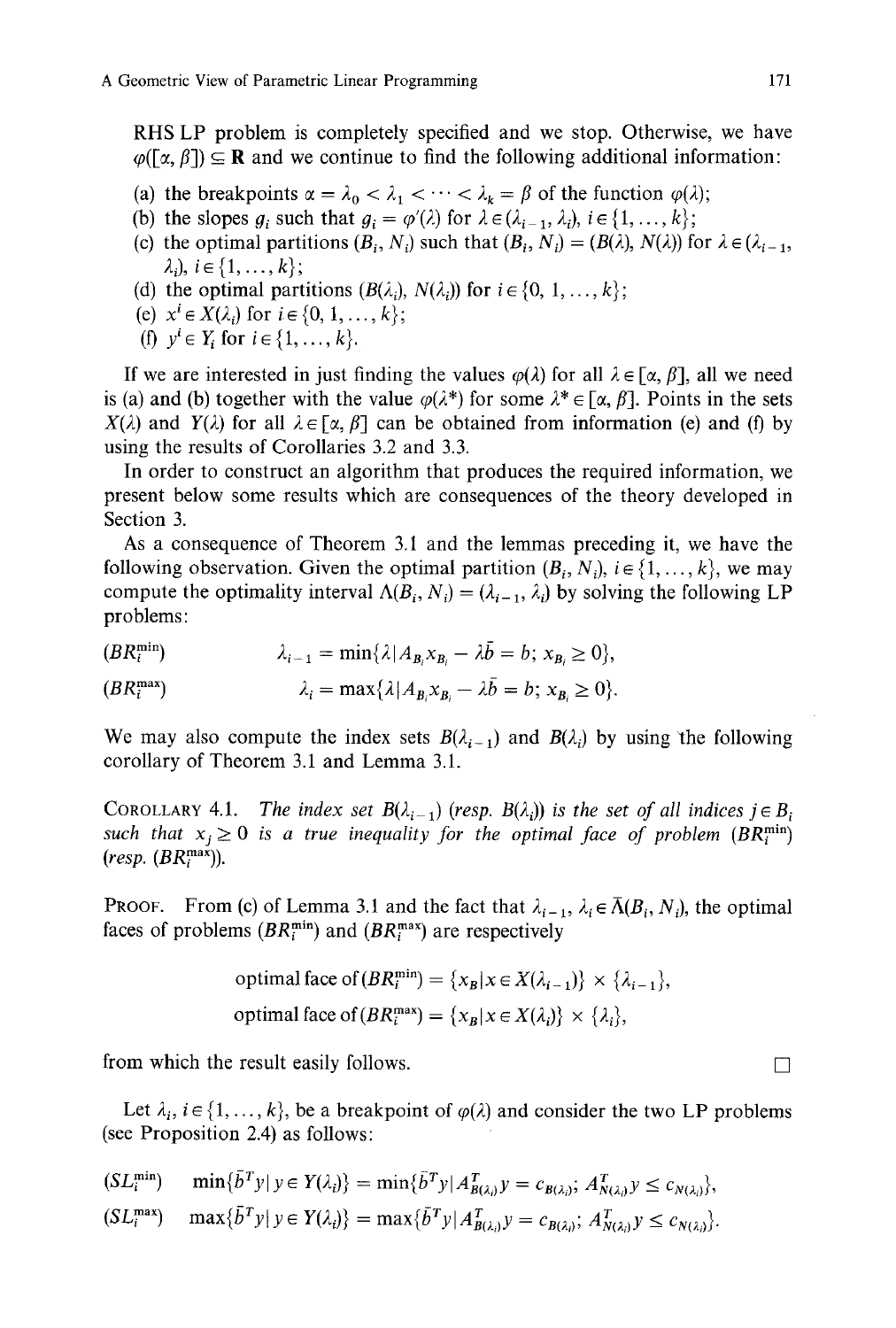We then have the following result.

THEOREM 4.1. *The optimal faces of problems*  $(SL_i^{\min})$  *and*  $(SL_i^{\max})$  *are equal to the optimal faces*  $Y_i$  *and*  $Y_{i+1}$ *, respectively.* 

Proof. Let  $Y_i$  denote the optimal face of  $(SL_i^{min})$ . To show that  $Y_i = Y_i$ , we only need to show that  $Y_i = Y(\lambda)$  for some  $\lambda \in (\lambda_{i-1}, \lambda_i)$ . First note that since  $\varphi(\lambda)$  is affine linear on  $[\lambda_{i-1}, \lambda_i]$ , we have

(4.1)  
\n
$$
\varphi(\lambda) = \varphi(\lambda_i) + (\lambda - \lambda_i)\varphi'(\lambda)
$$
\n
$$
= \varphi(\lambda_i) + (\lambda - \lambda_i)g_i
$$

for any  $\lambda \in (\lambda_{i-1}, \lambda_i)$ . We first show that  $\hat{Y}_i \subseteq Y(\lambda)$ . Let  $\hat{y} \in \hat{Y}_i$  be given. Then  $\hat{y} \in Y(\lambda_i)$ and  $\bar{b}^T \hat{y} = g_i$  by Proposition 2.4. Therefore,

$$
(b + \lambda \bar{b})^T \hat{y} = (b + \lambda_i \bar{b})^T \hat{y} + (\lambda - \lambda_i) \bar{b}^T \hat{y}
$$
  
=  $\varphi(\lambda_i) + (\lambda - \lambda_i)g_i = \varphi(\lambda),$ 

which implies that  $\hat{y} \in Y(\lambda)$ . We next show that  $Y(\lambda) \subseteq \hat{Y}_i$ . Let  $\hat{y} \in Y(\lambda)$ . Then  $\hat{v} \in Y(\lambda)$  by Corollary 3.2 and  $(b + \lambda \bar{b})^T \hat{v} = \varphi(\lambda)$ . Therefore,

$$
\bar{b}^T \hat{y} = [(b + \lambda \bar{b})^T - (b + \lambda_i \bar{b})^T \hat{y}]/(\lambda - \lambda_i)
$$
  
=  $[\varphi(\lambda) - \varphi(\lambda_i)]/(\lambda - \lambda_i) = g_i.$ 

Since, by Proposition 2.4,  $g_i$  is the optimal value of (SL<sup>min</sup>), if follows that  $\hat{y} \in Y_i$ . We have thus shown that  $Y_i = Y_i$ . The proof that the optimal face of  $(SL_i^{\max})$  is equal to  $Y_{i+1}$  is analogous.

As a consequence of the previous result, we have the following corollary.

COROLLARY 4.2. *The set of true inequalities for the optimal face of problem* (SL<sup>min</sup>) *(resp.*  $(SL_i^{\max})$ *) is the set of all inequalities*  $A_j^T y \le c_j$  with  $j \in B_i$  *(resp. j*  $\in B_{i+1}$ *).* 

PROOF. Immediate from Theorem 4.1.

Using the results above, we are now in a position to construct an algorithm to solve the parametric RHS LP problem  $(P_1)$ ,  $\lambda \in \mathbb{R}$ . The basis for this algorithm is an oracle, which for brevity we call Oracle A, for the following strong version of the LP problem.

ORACLE A. Given the following LP problem,

$$
(P) \qquad \qquad \min\{c^T x | Ax \leq b; Cx = d\},
$$

decide if  $(P)$  is infeasible, unbounded, or finite. If  $(P)$  is finite, find the set of true inequalities  $A'x \leq b'$  for the optimal face of  $(P)$  and a pair of primal and dual optimal solutions for  $(P)$ .

$$
\Box
$$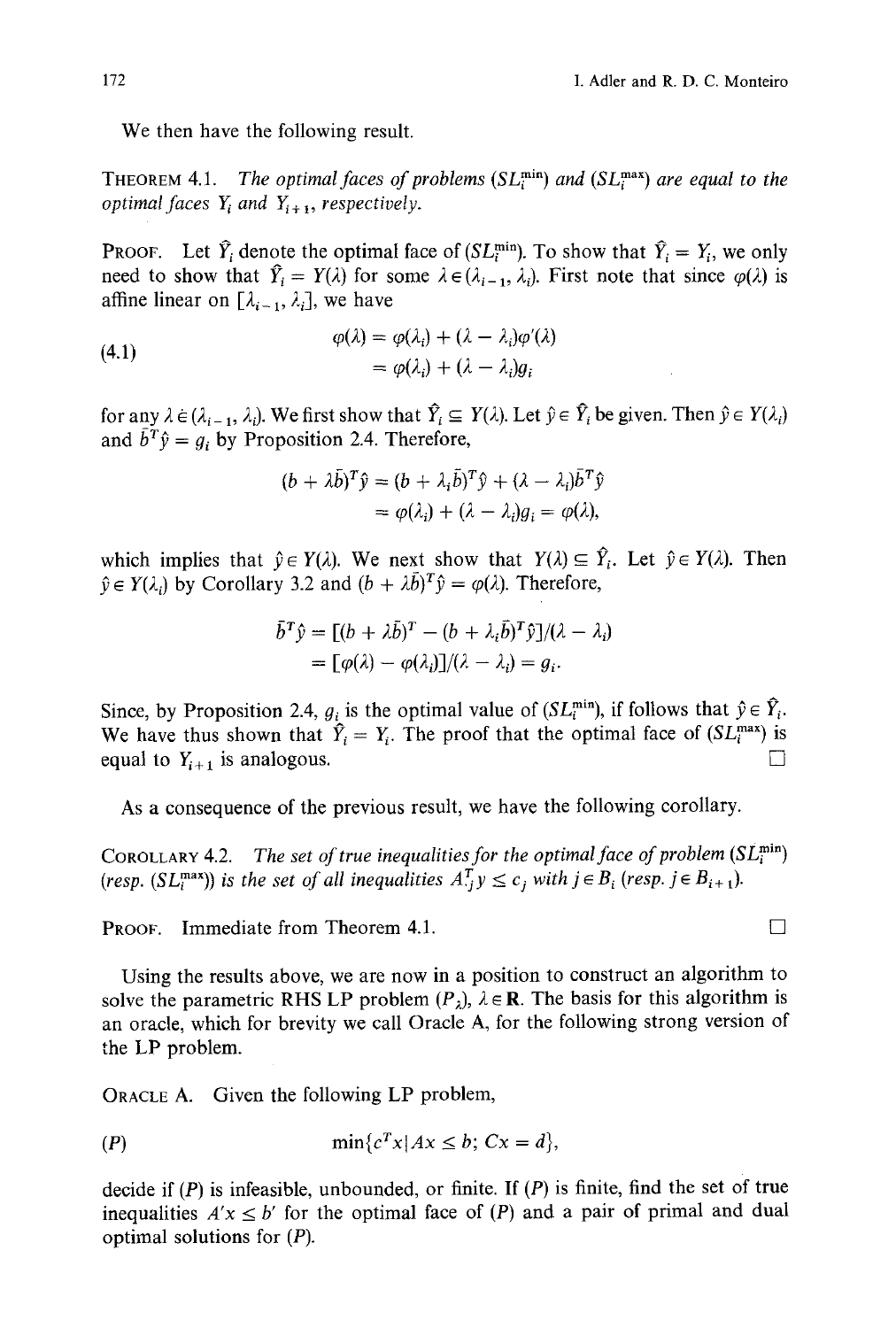Clearly, if we provide as input to Oracle A any of the problems  $(P_1)$  with  $\lambda \in [\alpha, \beta]$ , as in Section 2, we obtain the optimal partition ( $B(\lambda)$ ,  $N(\lambda)$ ). We discuss later how to implement such an oracle based on any LP solver.

We now describe the parametric RHS LP algorithm based on the results presented above. Assume that we have solved problem  $(P_i)$  for some  $\lambda \in [\alpha, \beta]$ , say  $\lambda = \lambda^*$ . Determine if  $\lambda^*$  is a breakpoint by checking whether  $\bar{b} \in \text{range}(A_{B(\lambda^*)})$ . For simplicity, assume that  $\lambda^*$  is not a breakpoint and hence that  $\lambda^* \in (\lambda_{i-1}, \lambda_i)$ for some  $i \in \{1, ..., k\}$ . We describe how to find the necessary information to the right of  $\lambda^*$ , that is, for all values  $\lambda \in [\lambda^*, \beta]$ . Clearly,  $\lambda_i$  can be determined as  $\lambda_i = \max\{\lambda | A_B x_B - \lambda \overline{b} = b; x_B \ge 0\}$ , where  $(B, N) = (B_i, N_i) = (B(\lambda^*), N(\lambda^*)).$ Moreover, by Corollary 4.1, the set of true inequalities for the optimal face of this LP subproblem determines the optimal partition  $(B(\lambda_i), N(\lambda_i))$ . At the breakpoint  $\lambda_i$ , it follows from Proposition 2.4 that we can compute the slope  $g_{i+1}$  as  $g_{i+1} = \max{\{\bar{b}^T y | A_B^T y = c_B; A_N^T y \le c_N\}}$  where now  $(B, N) = (B(\lambda_i), N(\lambda_i))$ . Moreover, by Corollary 4.2, the set of true inequalities for the optimal face of this LP subproblem determines the optimal partition  $(B_{i+1}, N_{i+1})$ . We are now in the same position as at the start and, by repeating the cycle described above, the breakpoints  $\lambda_i, \ldots, \lambda_k$  and the slopes  $g_{i+1}, \ldots, g_k$  will be determined consecutively. Note that the sequence of subproblems that are solved consecutively is (according to the notation adopted previously)  $(BR_i^{\max})$ ,  $(SL_i^{\max})$ ,  $(BR_{i+1}^{\max})$ ,  $(SL_{i+1}^{\max})$ , ...,  $(BR_k^{\max})$ , and (SL<sup>max</sup>). The information to the left of  $\lambda^*$  can be found in a similar way by using a suitable sequence of LP subproblems in minimization form, more specifically the sequence  $(BR_i^{\min})$ ,  $(SL_{i-1}^{\min})$ ,  $(BR_{i-1}^{\min})$ ,  $(SL_{i-2}^{\min})$ ,  $(SR_1^{\min})$ , and  $(SL_0^{\min})$ . The situation for the case in which  $\lambda^*$  is a breakpoint is very similar to the one above and therefore the details are omitted.

We next discuss how we can implement Oracle A. Toward this end, we first state a result presented in [3] which shows how to identify the set of true inequalities of a system of linear constraints by solving exactly one LP problem. Consider the following system of linear constraints:

$$
(4.2) \t\t Ax \leq b, \t Cx = d,
$$

where  $A \in \mathbb{R}^{m \times n}$ ,  $C \in \mathbb{R}^{p \times n}$ ,  $b \in \mathbb{R}^m$ , and  $d \in \mathbb{R}^p$  and consider the following LP problem associated with (4.2):

maximize 
$$
e^T u
$$
  
subject to  $Ax + u - b\alpha \le 0$ ,  
 $Cx - \alpha d = 0$ ,  
 $0 \le u \le e$ ,  
 $\alpha \ge 1$ ,

where the variables are  $x \in \mathbb{R}^n$ ,  $u \in \mathbb{R}^m$ , and  $\alpha \in \mathbb{R}$ , and  $e \in \mathbb{R}^m$  is the vector of all ones. Note that if problem (4.3) is feasible then it is finite. We can state the result as follows.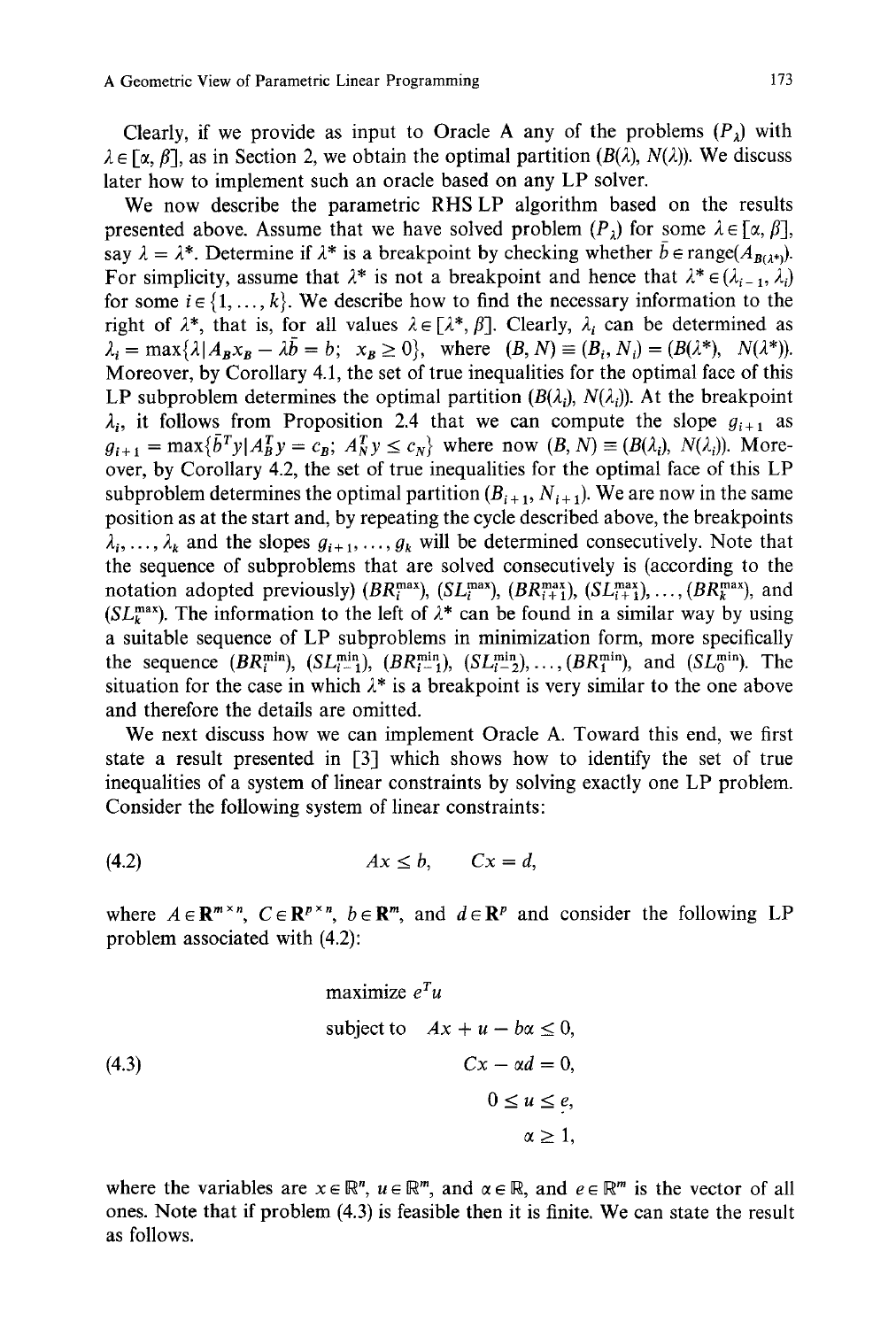PROPOSITION 4.1 [3]. *The system* (4.2) *is feasible if and only if the LP problem*  (4.3) *is feasible (and hence finite). In this case, any optimal solution*  $(\bar{x}, \bar{u}, \bar{\alpha})$  of (4.3) *satisfies* 

$$
\bar{u}_i = \begin{cases} 1 & \text{if the ith inequality of } Ax \le b \text{ is a true inequality of (4.2),} \\ 0 & \text{otherwise.} \end{cases}
$$

*Furthermore,*  $\bar{x}/\bar{\alpha}$  *is in the relative interior of the polyhedron defined by (4.2).* 

Hence, an optimal solution of (4.3) completely determines the set of true inequalities of (4.2). For further discussion on how to identify the set of true inequalities of a linear constraint system see the brief note by Freund *et al.* [3]. Using the previous proposition, we can now discuss two approaches to implement Oracle A.

APPROACH 1. Solve the LP problem (P) and let  $\theta^*$  denote the optimal value of (P). Next, apply the result of Proposition 4.1 to obtain the set of true inequalities of  $Ax \leq b$ ,  $Cx = d$ , and  $c^Tx = \theta^*$ . The resulting true inequalities are exactly the true inequalities for the optimal face of problem (P).

APPROACH 2. Combine both the primal and dual problems to obtain an equivalent feasiblity problem in the form of a linear constraint system and apply the result of Proposition 4.1 to determine the true inequalities of this system. Those inequalities of  $Ax \leq b$  that are true inequalities for the above system are exactly the true inequalities for the optimal face of problem (P).

As a consequence of the above discussion, we obtain the following complexity result.

THEOREM 4.2. If there are k breakpoints in the piecewise linear function  $\varphi(\lambda)$ *(describing the optimal objective value as a function of the single parameter*  $\lambda$  *for the right-hand side vector), then the complexity of generating the entire function and the optimal faces is O(kZ) where Z is the complexity of solving a single LP of the same dimension.* 

Assume that the data of the parametric RHS LP problem is rational and let L denote the size of the problem, that is, the number of bits required to represent the data of the problem. It has been shown in [8] that there exists a class of parametric problems with a constraint matrix of dimension  $n \times 2n$  ( $n = 1, 2, ...$ ) for which  $O(L) = n$  and the number of breakpoints k of  $\varphi(\lambda)$  is exponential in n. Hence, the parametric RHS LP problem clearly cannot be solved in a time bounded by a polynomial function of  $n$  and  $L$ . However, if  $k$ , the number of breakpoints of  $\varphi(\lambda)$ , is bounded by a polynomial function of L and n, then it follows from Theorem 4.2 and the existence of polynomial algorithms for solving LP problems that the parametric RHS LP problem (4.1) can be solved in polynomial time. The above result is clearly an improvement over the complexity of the based simplex algorithm for the parametric RHS LP problem. Roughly speaking, the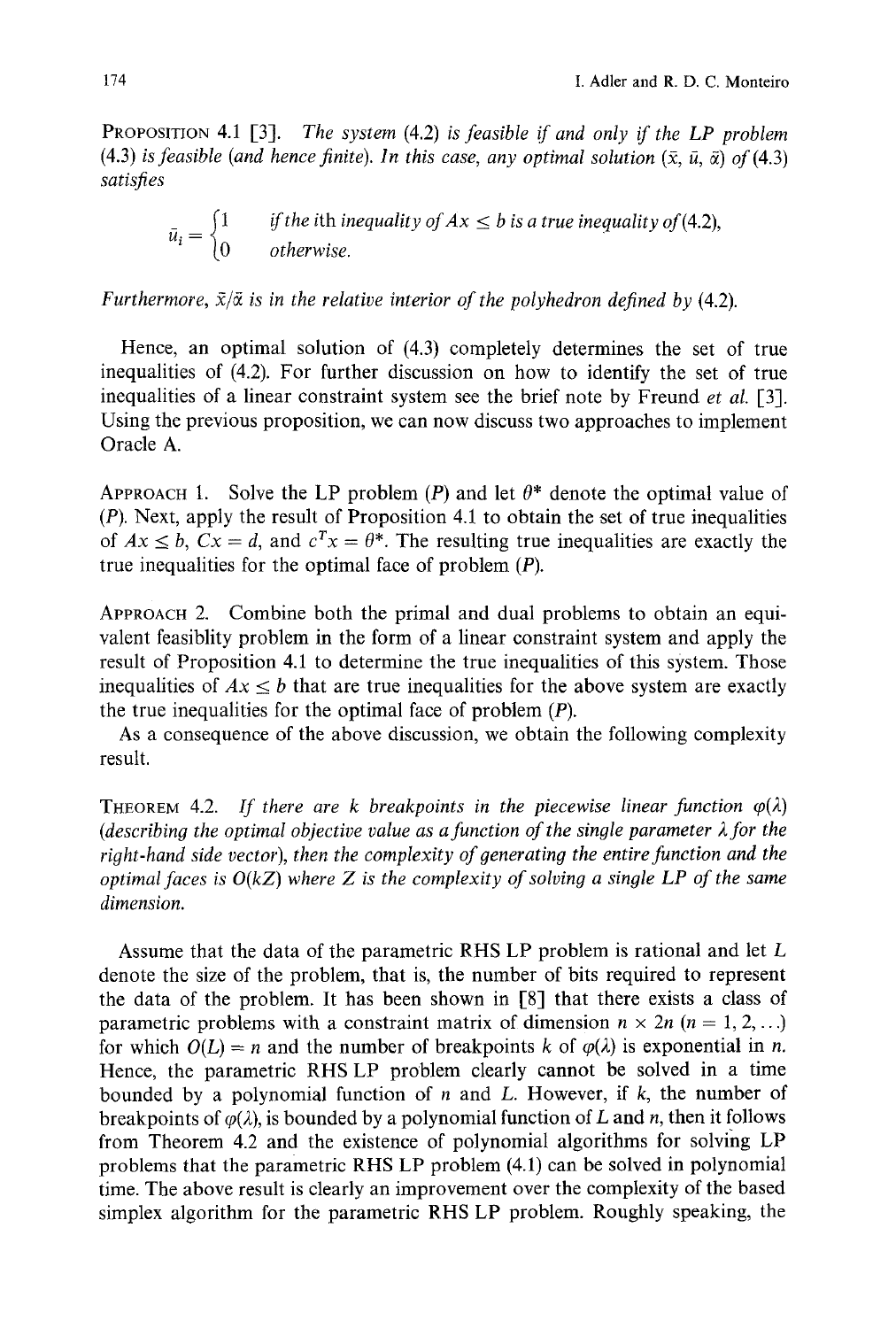sequence of basic vectors generated by the parametric RHS LP simplex algorithm can be viewed as solving alternately the LP problems  $(BR_i^{\max})$  (or  $(BR_i^{\min})$ ) and  $(SL_i^{\text{max}})$  (or  $(SL_i^{\text{min}})$ ). However, this algorithm may generate an exponential number of basic vectors to solve any one of these LP problems which is a property shared by some variants of the simplex algorithm. It is exactly under these circumstances that our parametric RHS LP algorithm may show substantial complexity improvement if Oracle A is implemented via a polynomial-time LP algorithm to solve the LP problems  $(BR_i^{\max})$  (or  $(BR_i^{\min})$ ) and  $(SL_i^{\max})$  (or  $(SL_i^{\min})$ ).

5. Remarks. In this section we provide some remarks as follows.

(1) Both of the approaches mentioned above to implement Oracle A have practical drawbacks. The first one involves solving two LP problems while the second one combines two LP problems into a larger one. We believe that a more promising approach is to solve the given LP problem by an interior-point method and be able to determine the set of true inequalities for the optimal face upon termination of the algorithm. This belief is justified by the fact that some interior-point methods are guaranteed to generate a sequence of interior points converging to (or accumulating at) some interior point in the relative interior of the optimal face of the LP problem. Interior-point path-following algorithms using short step size can be shown to satisfy this property. However, the assumption of using short step size is still very restrictive and most of the algorithms implemented in practice use long step size. In  $[2]$ , an interior-point algorithm, known as the affine-scaling algorithm, which uses long step size, was shown to converge to the relative interior of the optimal face under primal nondegeneracy assumption.

(2) It should be noted that the knowledge of the optimal partition  $(B, N)$  of an LP provides extra information on the nature of the set of all optimal solutions. We believe that this extra information can be valuable for LP practitioners and should be a welcomed addition to the analysis of any parametric RHS LP problem.

(3) It is easy to see that under primal-dual nondegeneracy the following statements are true:

- (a)  $X(\lambda)$  is a singleton consisting of a vertex of the polyhedron  $\{x | Ax = b + \lambda b,$  $x \geq 0$  for all  $\lambda \in [\alpha, \beta]$ .
- (b)  $Y(\lambda)$  is a singleton consisting of a vertex of the polyhedron  $\{y | A^T y \le c\}$  for any  $\lambda \in (\lambda_{i-1}, \lambda_i)$  and  $i \in \{1, ..., k\}$  and  $Y(\lambda)$  is an edge of the polyhedron  $\{y | A^T y \leq c\}$  for any  $\lambda \in \{\lambda_0, \lambda_1, \ldots, \lambda_k\}.$
- (c)  $B_i$  is the unique primal-dual feasible basic vector associated with the vertex  $Y(\lambda)$  for any  $\lambda \in (\lambda_{i-1}, \lambda_i)$  and  $i \in \{1, ..., k\}.$

Thus, under primal and dual nondegeneracy, the LP problems *(BR<sup>max</sup>) (or*  $(BR_i^{\min})$  and  $(SL_i^{\max})$  (or  $(SL_i^{\min})$ ) can be solved trivially as follows. Solving the LP problem  $(BR_i^{\text{min}})$  and  $(BR_i^{\text{max}})$  in this case means finding the optimality interval for the basic vector  $B_i$  which can be easily computed by using a ratio test procedure (see, for example, Chapter 8 of [9]) in *O(n)* arithmetic operations. The LP problems  $(SL_i^{\min})$  and  $(SL_i^{\max})$  in this case involves minimizing a linear function over an edge of the polyhedron  $\{y|A^T y \le c\}$ . Thus, this LP problem can be easily solved by